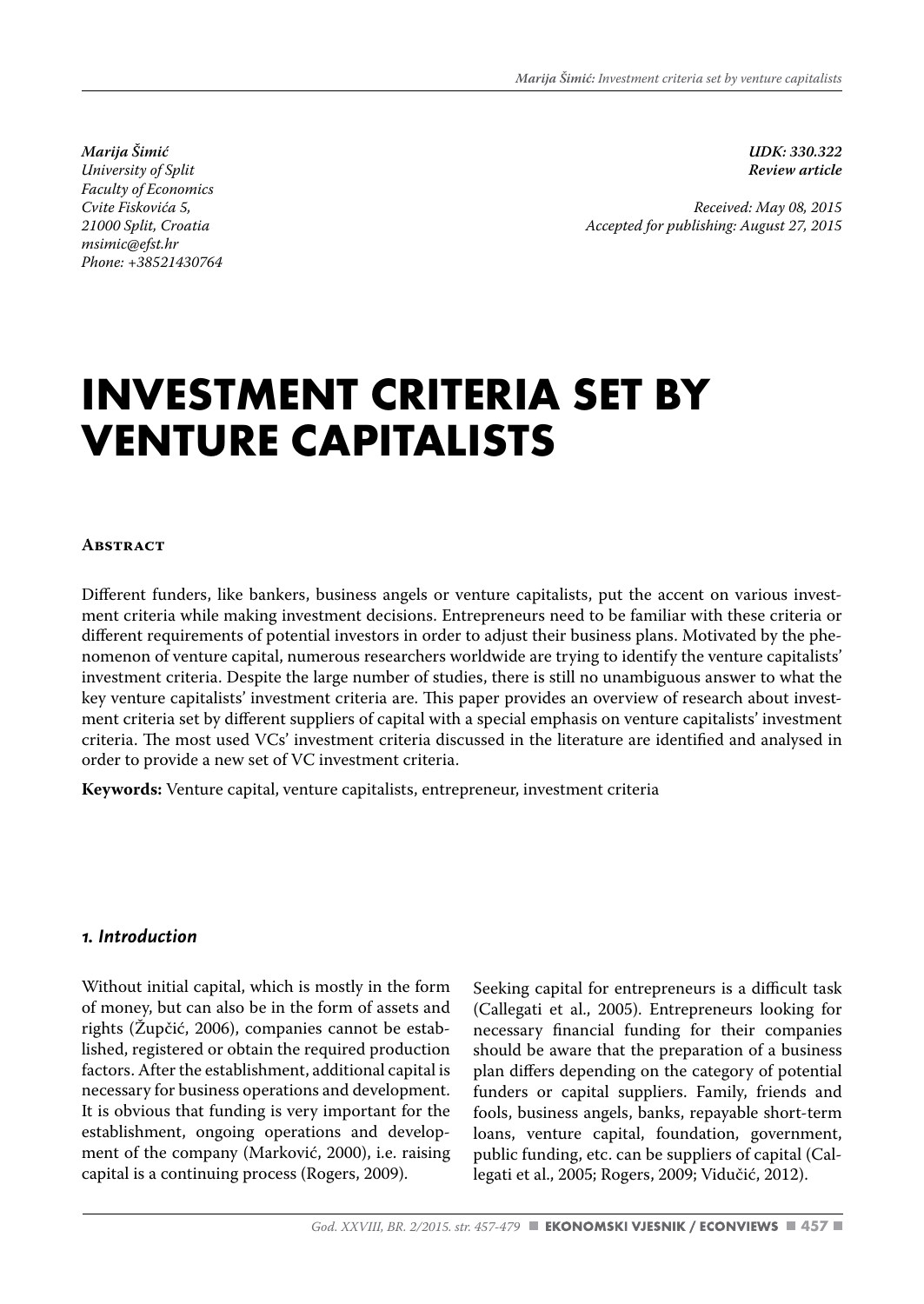Banks, venture capitalists or business angels make a funding decision by taking into account different investment criteria and emphasize different types of information (Mason and Stark, 2004). According to Callegati et al. (2005), different investors have different criteria that are crucial when approving funds, as well as different goals they want to achieve. For family, friends and fools, a personal relationship based on trust is important (Callegati et al., 2005), while for bankers the most important is the ability of loan repayment and collateral. For venture capitalists and business angels that are equity investors, market (size, level of competition, growth) and financial information (level of profitability, use of the money, etc.) are very important, while the financial aspects of the company are significant primarily for bankers (Mason and Stark, 2004). A more detailed display of different criteria set by various suppliers of capital is listed in Table 1.

*Table 1 Investors Investment Criteria – Examples*

| <b>Suppliers</b><br>of capital  | Criteria for accessing funding sources                                    |
|---------------------------------|---------------------------------------------------------------------------|
| Family,<br>Friends<br>and Fools | Personal relationship based on trust                                      |
|                                 | Meeting or matching of individual entre-<br>preneurs with business angels |
|                                 | Atmosphere of trust between individuals                                   |
|                                 | Credible business plan in the eyes of the<br><b>Business Angel</b>        |
| <b>Business</b><br>angels       | Good management team                                                      |
|                                 | <b>Fiscal incentives</b>                                                  |
|                                 | Market knowledge of the entrepreneur                                      |
|                                 | Availability of exit route                                                |
|                                 | Return on investment (capital gain)                                       |
|                                 | Availability of guarantees or collateral                                  |
| <b>Banks</b>                    | Perceived ability to repay the loan                                       |
|                                 | Company track record                                                      |
|                                 | Rating Good management                                                    |
| Repayable                       | Innovative nature of business projects                                    |
| short-term                      | Business plan quality                                                     |
| loans                           | Management team                                                           |

|                    | Business plan credibility              |
|--------------------|----------------------------------------|
|                    | Business plan with patent technology   |
| Venture<br>capital | Track record (over previous years)     |
|                    | Ability to grow fast and deliver quick |
|                    | Management team quality                |
| Public             | New jobs                               |
| funding            | Investment in productive tools         |

*Source: Callegati et al. (2005)*

Hoping to get the necessary capital, thousands of entrepreneurs every year submit their business proposals to venture capitalists (Petty and Gruber, 2009). The venture capitalists start analysing hundreds of potentially perspective proposals annually through the filtration process (Figure 1). It is a very challenging and complex process for the entrepreneurs, because there is still no unique and universal filtering process set by venture capitalists. Empirical research shows that on a hundred proposals, more than half are rejected after twenty to thirty minutes of scanning the business plan, the director's summary or after a short conversation, because something essential is missing (Albers, 2006; Cvijanović et al., 2008; Norton, 1995). Since apparently they do not satisfy the "criteria" according to certain stages of the investment process, about 60% of the proposals are rejected in the first phase. However, about 40% of the proposals are sent to a more detailed review after which another 25% of the proposals are rejected. About 15% of the proposals reach the stage of due diligence where the proposals undergo a more complex research. From these 15% of proposals, only 5% is considered suitable for investment and enter the phase of negotiation. Finally, the share of undertaken investments by venture capitalists is less than 3% (Albers, 2006; Hudson and Evans, 2005; Metrick and Yasuda, 2011; Norton, 1995; Visagie, 2011).

According to Hudson and Evans (2005), the problem of presenting entrepreneurs' proposals to venture capitalists is a consequence of the absence of a distinctly defined venture capitalists' decisionmaking process. Researchers often point out how venture capitalists do not understand their own process of decision-making (Hudson and Evans, 2005; Zacharakis and Meyer, 1998).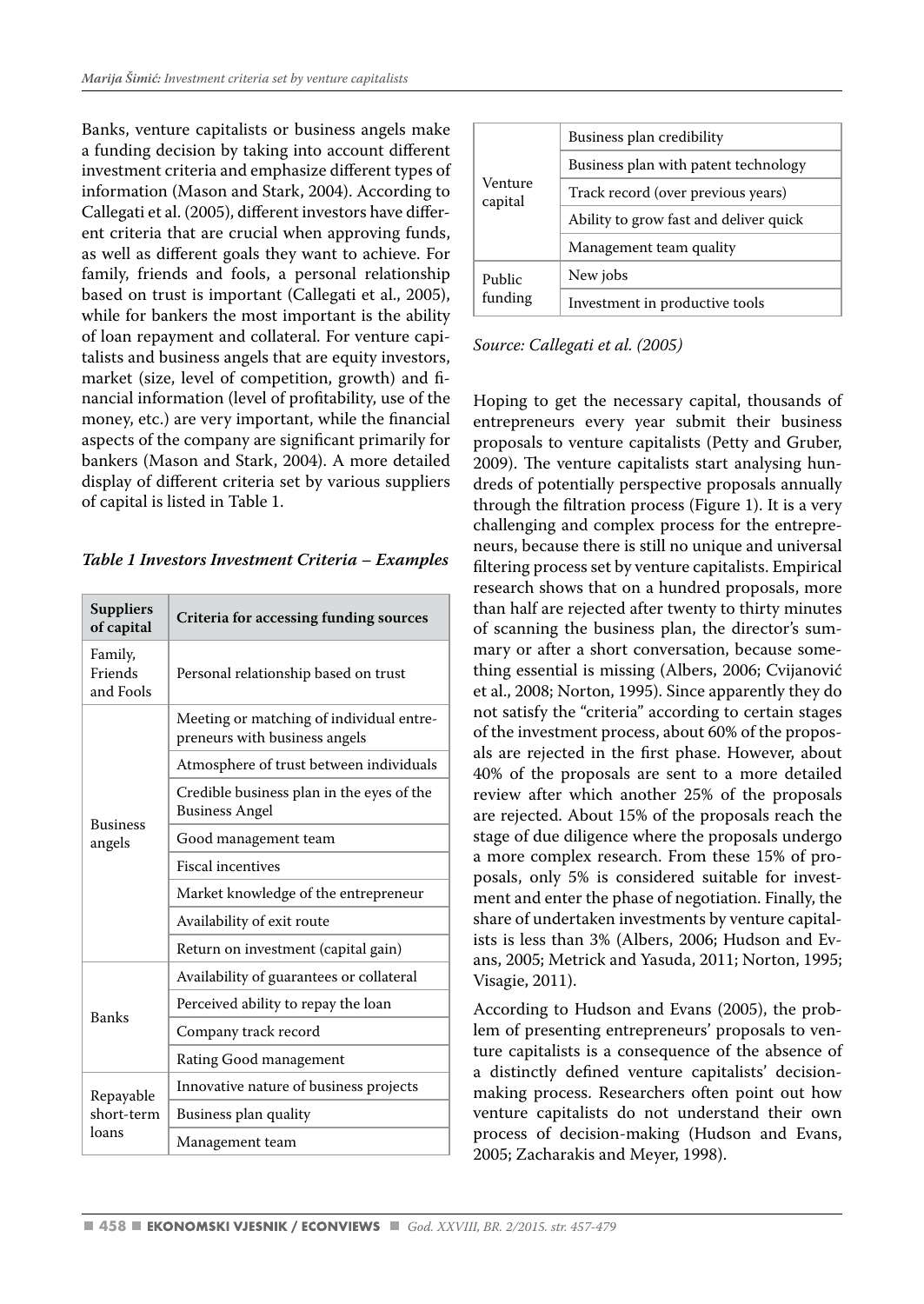According to Streletzki and Schulte (2013), there is still no comprehensive empirical model based on historical data for the whole venture capital market. Furthermore, an additional reason for the sadly low numbers of attractive investment proposals arises from the fact that venture capitalists and entrepreneurs have a different opinion on the investment readiness of companies for financing through venture capital (Proimos and Murray, 2006).





*Source: Author, modified according to Albers, 2006.*

In this paper, the emphasis is put on the literature review of investment criteria set by venture capitalists from its beginnings, and the definition of venture capital. The goal is to identify and analyse the most used VCs' investment criteria discussed in the literature in order to provide a new set of VC investment criteria. Fulfilling the proposed set of VC investment criteria could increase the chances to pass the first phase of the VC investment process.

#### *2. The Private equity and venture capital industry 2.1 History of private equity and venture capital*

"Equity investments in risky new ventures are as old as commerce itself" (Metrick and Yasuda, 2011).

In the United States of America (USA) and in the United Kingdom (UK) during the 1920s and 1930s activities related to private equity (PE) and venture capital (VC) started to develop (Cvijanović et al., 2008), although in the end of the 19th century and the first decade of the 20th century activities in the branch were based on wealthy individuals and families such as the Rockefellers, Phippes, Vanderbilts, etc. (Gompers, 2004; Lerner et al., 2012). The wealth of these families was under the management of family offices and they counseled and invested in different companies, including the forerunner of AT & T, Eastern Air Lines and McDonnell Douglas (Gompers, 2004; Lerner et al., 2012).

The first PE firm in Europe was the Charterhouse Development Capital established in the UK in 1934 (Cvijanović et al., 2008; Mayilvaganan and Sakthivel, 2014) for the purpose of filling the financing gap for small and medium enterprises (Jesch, 2004). Shortly after that, a private equity fund 3i was founded in 1945 in the UK. This PE fund still exists today and is one of the largest PE funds. At the same time, the private equity and venture capital industry began to develop in the United States, but its development over the Atlantic proceeded much faster than in Europe (Cvijanović et al., 2008).

It can be said that the modern venture capital was born in 1946 when the American Research and Development Corporation (ARD) was launched by general Georges Doriot, a professor at Harvard University together with Karl Compton, president of the Massachusetts Institute of Technology, Merrill Griswold, CEO of Massachusetts Investors Trusts and Ralph Flanders, president of the Federal Reserve Bank of Boston. The aim of ARD was raising funds from wealthy individuals and university foundations with the goal of investing in entrepreneurial "start – up" technology – based manufacturing (Gompers and Lerner, 2001; Bottazzi and Da Rin, 2002; Metrick and Yasuda, 2011; Lerner et al., 2012). ARD was organized as a corporation, unlike modern funds (Metrick and Yasuda, 2011) and during its existence has invested in numerous companies based on high technology. Its invest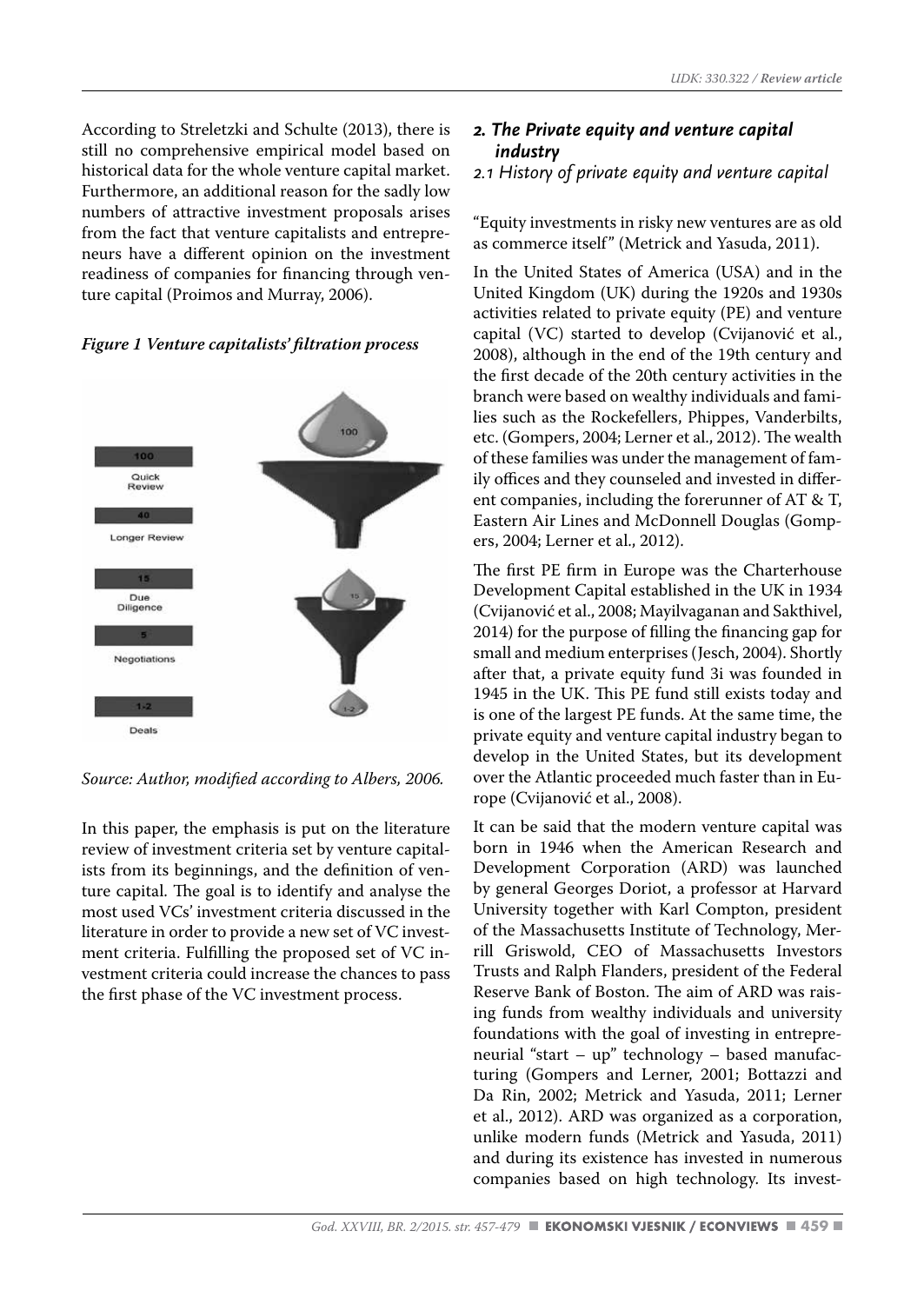ment in 1957 in the Digital Equipment Corporation increased by 5,000% until 1971 (Cvijanović et al., 2008). ARD was sold in 1972 to a conglomerate.

Through the Small Business Act of 1958, the U.S. government started its own venture capital efforts in 1958, whereby the creation of Small Business Investment Companies (SBICs) was allowed. SBICs are federally guaranteed risk-capital pools (Metrick and Yasuda, 2011; Lerner et al., 2012). Since the mid-1970s, the UK and the US have adopted a series of laws that encourage PE/VC. The introduction of new investment rules for institutional investors, particularly pension funds (prudent man rules in 1979) (Gompers, 2004), started significant investments in this type of asset. The Silicon Valley cluster began to develop from the 1950s and inside it PE/ VC funds realized their full potential and synergy with state institutions, various individuals, businesses and universities (Cvijanović et al., 2008).

A half century later, venture capital has become a form of financial intermediation. Amazon, Apple, Cisco, e-Bay, Genentech, Genetic Systems, Intel, etc. are just few of today's successful companies that attract venture capital in their initial stages of their company lives (Bottazzi and Da Rin, 2002; Gompers, 2004.).

Venture Capital is primary an American phenomenon, which spread in Europe and Asia.

# *2.2 Definition of private equity and venture capital*

According to Lerner et al. (2012), terminology is one of the most confusing things about private equity. In the investment world there are several widely-known expressions, such as private equity and venture capital. However, the definitions of these terms are unclear, and there is no internationally recognized definition that distinguishes venture capital from private equity (Araghy and Björkman, 2009). It can be stated that the number of definitions of private equity (PE) and venture capital (VC) equals the number of authors who were exploring the indicated area.

Private equity represents "investments in private companies in a privately negotiated transaction" (Demaria, 2010). "Institutionally, PE is the provision of capital and management expertise given to companies to create value and, consequently, generate big capital gains after the deal" (Caselli, 2010).

Venture capital is a subcategory of private equity (Landström, 2007; Metrick and Yasuda, 2011). According to Bottazzi and Da Rin (2002), venture capital "consists of financing young, unlisted dynamic ventures through equity or equity-like instruments by limited partnerships of professional investors who raise funds from wealthy and/or institutional investors". Venture capital can be seen as a method of financing (Chotigeat et al., 1997) primarily high-tech, new or young small- and medium-sized enterprises (Chotigeat et al., 1997; Gompers and Lerner, 2001). Venture capital is "an independently managed, dedicated pool of capital that focuses on equity or equity-like investments in privately held, high-growth companies" (Hudson and Evans, 2005). Gompers (2004) pointed out how venture capital is frequently construed as "many different kinds of investors". According to the European Private Equity and Venture Capital Association (EVCA), private equity is a form of equity investment into private companies not listed on the stock exchange, while venture capital is a type of private equity focused on start-up companies. Private Equity comprises of the universe of equity investments made in private companies, whereas Venture Capital is the subuniverse of equity investments in private companies referring to early stage, start-up and expansion capital (CVCA – Croatian Private Equity and Venture Capital Association, 2015).

# *Table 2 Definition of private equity/ venture capital*

| Author                                  | Definition of private equity/venture<br>capital                                                                                                                                                                                                  |
|-----------------------------------------|--------------------------------------------------------------------------------------------------------------------------------------------------------------------------------------------------------------------------------------------------|
| Wright<br>and<br>Robbie<br>(1998)       | Venture capital involves the financing of<br>new or radically changing firms which<br>contrast in many important informa-<br>tional ways to established companies<br>quoted on a stock market, notably the<br>problem of asymmetric information. |
| <b>Bottazzi</b><br>and Da<br>Rin (2002) | Venture capital consists of financing<br>young, unlisted dynamic ventures thro-<br>ugh equity or equity-like instruments<br>by limited partnerships of professional<br>investors who raise funds from wealthy<br>and/or institutional investors. |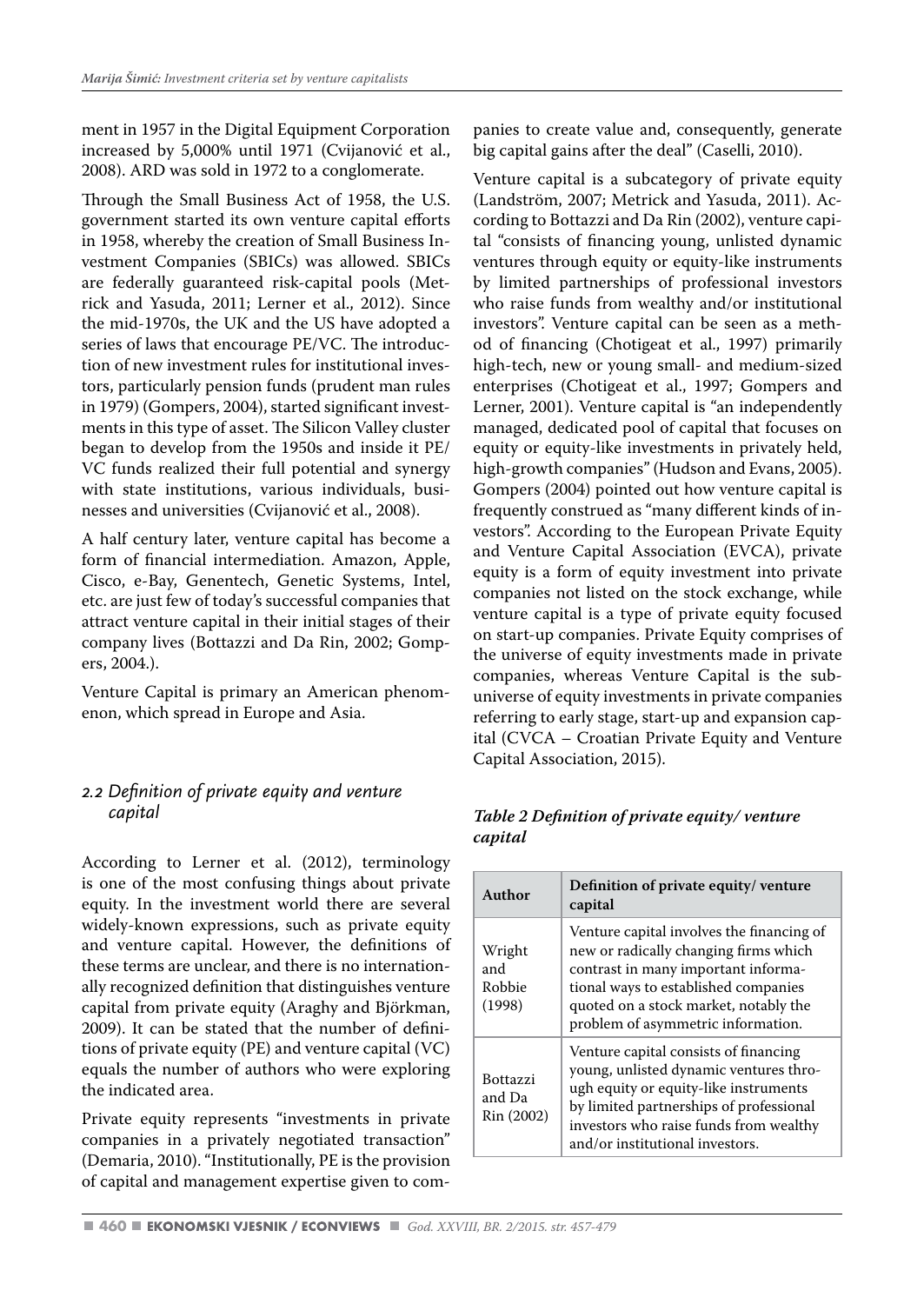| Hudson<br>and Evans<br>(2005)                                                                      | Venture capital is an independently<br>managed, dedicated pool of capital that<br>focuses on equity or equity-like inves-<br>tments in privately held, high-growth<br>companies                                                                                                                                                                                                                                                                                                                                                                                                                                                      |
|----------------------------------------------------------------------------------------------------|--------------------------------------------------------------------------------------------------------------------------------------------------------------------------------------------------------------------------------------------------------------------------------------------------------------------------------------------------------------------------------------------------------------------------------------------------------------------------------------------------------------------------------------------------------------------------------------------------------------------------------------|
| Demaria<br>(2010)                                                                                  | PE can be described as investments in<br>private companies in privately negotiated<br>transaction.                                                                                                                                                                                                                                                                                                                                                                                                                                                                                                                                   |
| Caselli<br>(2011).                                                                                 | Institutionally, PE is the provision of<br>capital and management expertise<br>given to companies to create value and,<br>consequently, generate big capital gains<br>after the deal.                                                                                                                                                                                                                                                                                                                                                                                                                                                |
| <b>EVCA</b><br>(European<br>Private<br>Equity &<br>Venture<br>Capital<br>Associati-<br>on, 2015)   | Private equity is a form of equity<br>investment into private companies not li-<br>sted on the stock exchange. It is a medi-<br>um to long-term investment, characteri-<br>sed by active ownership. Private equity<br>builds better businesses by strengthening<br>management expertise, delivering<br>operational improvements and helping<br>companies to access new markets.<br>Venture capital is a type of private equity<br>focused on start-up companies. Venture<br>capital funds back entrepreneurs with<br>innovative ideas for a product or service<br>who need investment and expert help in<br>growing their companies. |
| <b>NVCA</b><br>(National<br>Venture<br>Capital<br>Associati-<br>on, 2015)                          | Private equity - equity investments in<br>non-public companies, usually defined<br>as being made up of venture capital<br>funds and buyout funds. Real estate, oil<br>and gas, and other such partnerships are<br>sometimes included in the definition.<br>Venture capital - a segment of the<br>private equity industry which focuses on<br>investing in new companies with high<br>growth potential and accompanying high<br>risk.                                                                                                                                                                                                 |
| <b>CVCA</b><br>(Croatian<br>Private<br>Equity and<br>Venture<br>Capital<br>Associati-<br>on, 2015) | Private Equity comprises of the universe<br>of equity investments made in private<br>companies (not public and listed on the<br>stock exchanges), the term is normally<br>used for buyout activity.<br>Venture Capital is the sub-universe of<br>equity investments in private companies<br>referring to early stage, start-up and<br>expansion capital.                                                                                                                                                                                                                                                                             |

*Source: Author's own compilation according to different sources*

# *3. Literature review of investment criteria set by venture capitalists*

Investment (decision) making criteria applied by venture capitalists are a source of admiration for entrepreneurs who are looking for funding, venture capitalists seeking comparability and scientists seeking wisdom (Visagie, 2011).

In their work, Hall and Hofer (1993) emphasized how knowledge of investment criteria (which funds to take into account when they make an investment decision) is of crucial importance for entrepreneurs who intend to attract funding from venture capital funds. Understanding the investment criteria would allow entrepreneurs easier access to the necessary finance. Furthermore, Fried and Hisrich (1994) stated that, besides knowing the investment criteria used by venture capitalists when evaluating potential investments, it is also necessary to know the venture capital investment process. According to Cope (2004), venture capital practices are heterogeneous and the venture capital decision making process is unscientific.

From the phenomenon of venture capital, authors worldwide try to answer the question what the most important investment criteria are within specific main categories of business evaluations that venture capitalists take into account when making investment decisions. Considerable research on investment criteria exists (Table 3): Wells (1974), Poindexter (1976), Ruby (1984), Tyebjee & Bruno (1984), MacMillan et al. (1985), MacMillan et al. (1987), Siskos & Zoponuidis (1987), Robinson (1987), Timmons et al. (1987), Hisrich & Jankowicz (1990), Roure & Keeley (1990), Dixon (1991), Hall & Hoffer (1993), Rah et al. (1994), Fried & Hisrich (1994), Muzyka et al. (1996), Boocock & Woods (1997), Zacharakis & Meyer (2000), Boehm (2002), Beim (2004), Kaplan & Stromberg (2004) and Martel (2006), but no research has come to a unique conclusion. Moreover, the same authors in different studies have come to different conclusions. Most research have shown that each proposal goes through multi-phase estimation, taking into account five basic categories: the entrepreneur/team characteristics, characteristics of the products/services, market characteristics, financial and other characteristics.

In his study conducted on VCs in the United States, MacMillan et al. (1985) identified 27 investment cri-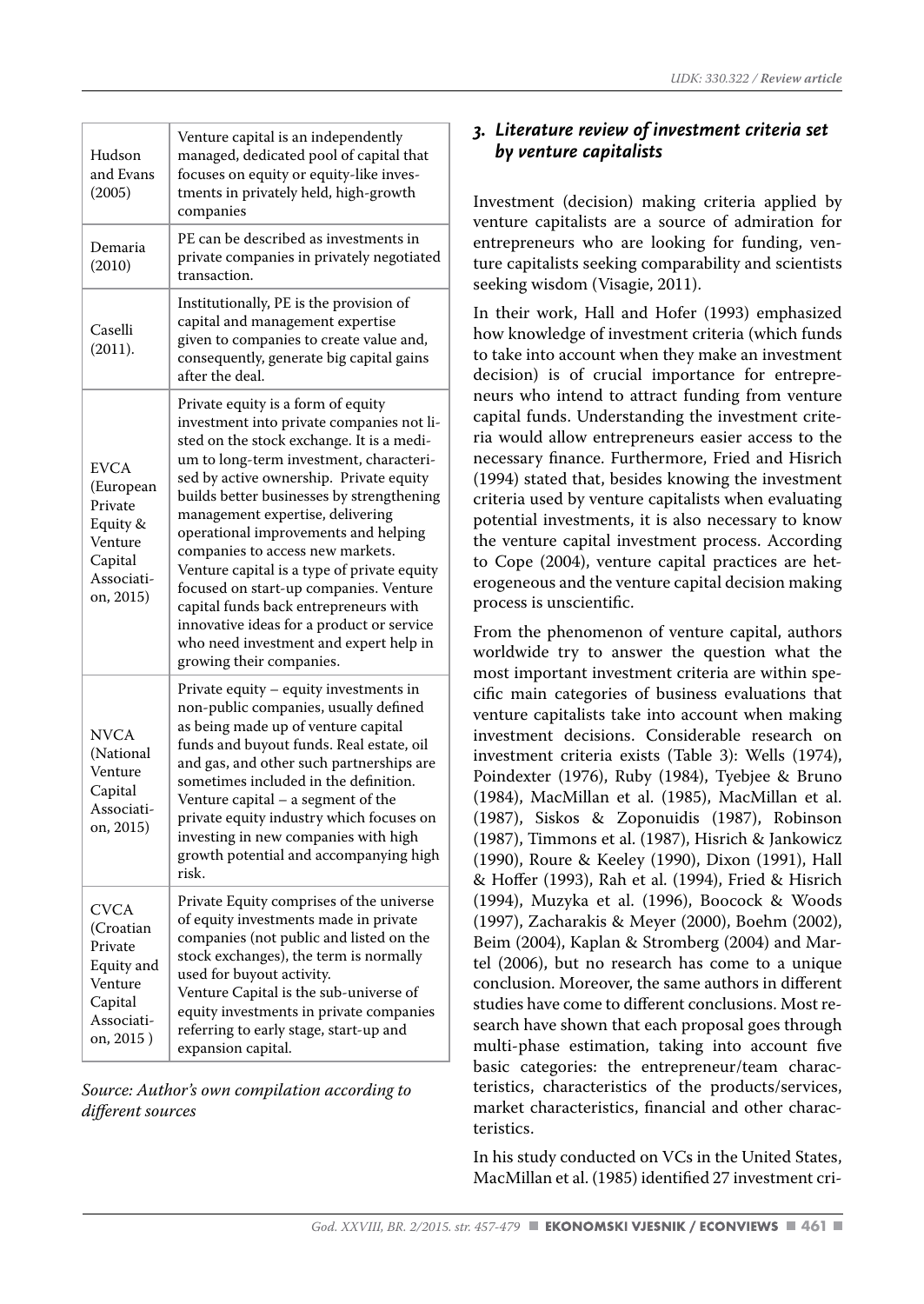# *Table 3 Overview of past research about investment criteria*

|                                                                                                                                                   |                          |                                                             |                                                        |                                                                                         |                                  |                                                                            |                                  |                           |                                                                         | <b>Information factors</b>       |
|---------------------------------------------------------------------------------------------------------------------------------------------------|--------------------------|-------------------------------------------------------------|--------------------------------------------------------|-----------------------------------------------------------------------------------------|----------------------------------|----------------------------------------------------------------------------|----------------------------------|---------------------------|-------------------------------------------------------------------------|----------------------------------|
| Study                                                                                                                                             | Wells<br>(1974)          | $\begin{array}{l} \textbf{Poindester}\\ (1976) \end{array}$ | $\begin{array}{c} \text{Ruby} \\ (1\,984) \end{array}$ | $\begin{array}{l} \rm_{\rm T} \rm {pebjee} \\ \& \rm {Bruno} \\ \rm (1984) \end{array}$ | MacMi-<br>llan et. al.<br>(1985) | $\begin{array}{c} \text{MacMillan} \\ \text{et al.} \, (1987) \end{array}$ | Siskos &<br>Zoponuidis<br>(1987) | Robinson<br>(1987)        | $\begin{array}{c} \text{Timons et} \\ \text{al.} (1987) \end{array}$    | Hisrich &<br>Jankowicz<br>(1990) |
| Method                                                                                                                                            | personal inter-<br>views | questionnaire                                               |                                                        | Phone survey<br>& questionnaire                                                         | questionnaire                    | questionnaire                                                              |                                  | questionnaire             | $\begin{array}{c} \text{Unstructured} \\ \text{intervised} \end{array}$ |                                  |
| Sample size                                                                                                                                       | 8                        | 97                                                          |                                                        | 46 (study<br>1) 41<br>(study 2)                                                         | 100                              | 67                                                                         | $\mathbf{1}$                     | 53                        | 47                                                                      |                                  |
| Entrepreneur/Team<br>Characteristics                                                                                                              |                          | $\mathbf{X}$                                                |                                                        |                                                                                         | $\mathbf X$                      | $\mathbf X$                                                                | $\mathbf x$                      | $\mathbf X$               | $\mathbf{x}$                                                            |                                  |
| Mgmt. skills/Leadership                                                                                                                           |                          | $\mathbf X$                                                 | $\mathbf X$                                            | $\mathbf X$                                                                             | $\mathbf x$                      | $\mathbf X$                                                                | $\mathbf X$                      | $\mathbf x$               | $\mathbf X$                                                             | $\mathbf x$                      |
| Completeness of team                                                                                                                              |                          |                                                             |                                                        |                                                                                         | $\mathbf{X}$                     |                                                                            |                                  | $\mathbf x$               |                                                                         |                                  |
| Marketing Skills                                                                                                                                  |                          |                                                             |                                                        |                                                                                         |                                  |                                                                            |                                  |                           |                                                                         |                                  |
| Mgmt. Financial skill                                                                                                                             |                          |                                                             |                                                        |                                                                                         |                                  |                                                                            |                                  |                           |                                                                         |                                  |
| Mgmt. stake in firm                                                                                                                               |                          | $\mathbf{X}$                                                |                                                        | $\boldsymbol{\mathrm{X}}$                                                               |                                  |                                                                            |                                  |                           |                                                                         |                                  |
| Articulate about venture                                                                                                                          | $\mathbf X$              |                                                             |                                                        |                                                                                         | $\mathbf X$                      | $\mathbf X$                                                                |                                  | $\mathbf x$               |                                                                         |                                  |
| Personal motivation                                                                                                                               | $\mathbf X$              |                                                             |                                                        |                                                                                         |                                  |                                                                            |                                  | $\boldsymbol{\mathrm{X}}$ |                                                                         |                                  |
| Capable of sustained<br>effort                                                                                                                    |                          |                                                             |                                                        |                                                                                         | $\mathbf{X}$                     | $\mathbf x$                                                                |                                  |                           |                                                                         |                                  |
| Ability to evaluate risk                                                                                                                          |                          |                                                             |                                                        |                                                                                         | $\mathbf x$                      | $\mathbf x$                                                                |                                  |                           |                                                                         |                                  |
| Relevant track record                                                                                                                             |                          |                                                             |                                                        | $\mathbf X$                                                                             | $\mathbf X$                      | $\mathbf X$                                                                |                                  | $\mathbf X$               | $\boldsymbol{\mathrm{X}}$                                               | $\mathbf x$                      |
| Market familiarity                                                                                                                                |                          |                                                             |                                                        | $\mathbf{X}$                                                                            | $\mathbf x$                      | $\mathbf x$                                                                |                                  |                           | $\boldsymbol{\mathrm{X}}$                                               |                                  |
| Entrepreneur personality                                                                                                                          | $\mathbf x$              |                                                             |                                                        |                                                                                         | $\mathbf x$                      |                                                                            |                                  |                           |                                                                         |                                  |
| References                                                                                                                                        |                          |                                                             |                                                        |                                                                                         |                                  |                                                                            |                                  | $\boldsymbol{\mathrm{X}}$ |                                                                         |                                  |
| Product/Service<br>Characteristics                                                                                                                |                          | $\mathbf x$                                                 |                                                        |                                                                                         |                                  |                                                                            |                                  |                           |                                                                         |                                  |
| Product attributes                                                                                                                                |                          |                                                             |                                                        | $\mathbf{X}$                                                                            | $\mathbf x$                      | $\mathbf x$                                                                |                                  |                           |                                                                         |                                  |
| Proprietarity                                                                                                                                     | $\mathbf X$              |                                                             | $\mathbf X$                                            | $\mathbf X$                                                                             | $\mathbf X$                      | $\mathbf x$                                                                |                                  | $\mathbf x$               | $\mathbf X$                                                             |                                  |
| Uniqueness/<br>$\operatorname*{differentiation}% \left( \mathcal{N}\right) =\operatorname*{dist}\nolimits(\mathcal{N}\left( \mathcal{N}\right) )$ | $\mathbf X$              |                                                             | $\mathbf X$                                            | $\mathbf X$                                                                             |                                  |                                                                            | $\mathbf X$                      |                           | $\boldsymbol{\mathrm{X}}$                                               | $\mathbf x$                      |
| Technical edge /<br>Innovation                                                                                                                    |                          |                                                             |                                                        | $\boldsymbol{\mathrm{X}}$                                                               |                                  |                                                                            |                                  |                           |                                                                         | $\mathbf x$                      |
| Stage of development                                                                                                                              |                          | $\mathbf X$                                                 |                                                        | $\mathbf X$                                                                             |                                  |                                                                            | $\mathbf X$                      |                           |                                                                         |                                  |
| Technology life cycle                                                                                                                             |                          |                                                             |                                                        | $\mathbf X$                                                                             |                                  |                                                                            |                                  |                           | $\mathbf X$                                                             |                                  |
| Expected profit margin                                                                                                                            |                          |                                                             |                                                        | $\mathbf X$                                                                             |                                  |                                                                            |                                  |                           |                                                                         |                                  |
| Project Growth in<br>Turnover                                                                                                                     |                          |                                                             |                                                        |                                                                                         |                                  |                                                                            |                                  |                           |                                                                         |                                  |
| Resistance to risk                                                                                                                                |                          |                                                             |                                                        | $\mathbf X$                                                                             |                                  |                                                                            |                                  |                           |                                                                         |                                  |
| Scalability                                                                                                                                       |                          |                                                             |                                                        |                                                                                         |                                  |                                                                            |                                  |                           |                                                                         |                                  |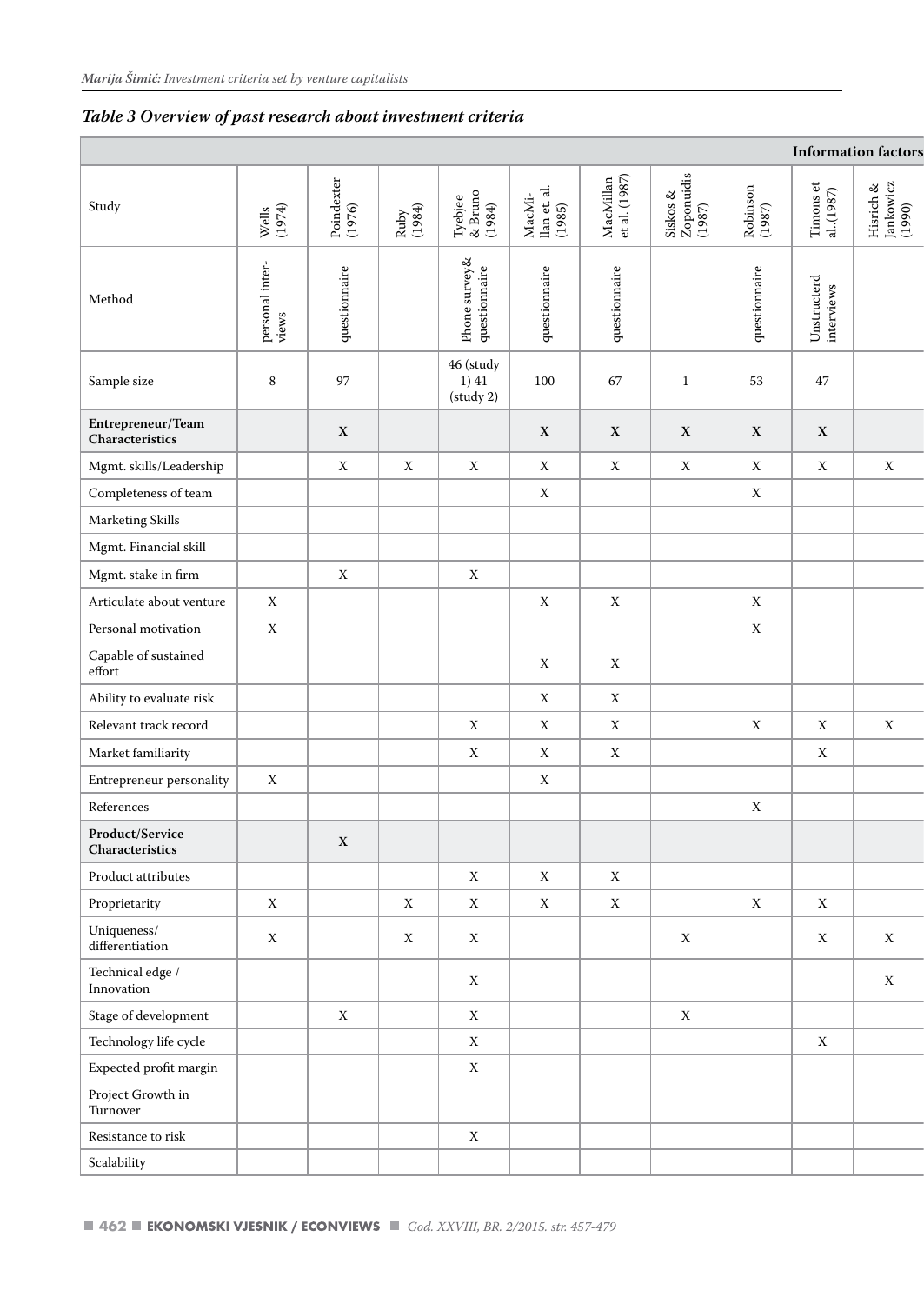| used in VC decision        |                 |                                                                                            |                                          |                                          |                                          |                                                                                   |                                 |                                                       |                |                                 |                  |
|----------------------------|-----------------|--------------------------------------------------------------------------------------------|------------------------------------------|------------------------------------------|------------------------------------------|-----------------------------------------------------------------------------------|---------------------------------|-------------------------------------------------------|----------------|---------------------------------|------------------|
| Roure&<br>Keeley<br>(1990) | Dixon<br>(1991) | $\begin{array}{c} \mathrm{Hall} \, \& \\ \mathrm{Hoffer} \\ \mathrm{(1\,993)} \end{array}$ | Rah et al<br>(1994)                      | Fried &<br>Hisrich<br>(1994)             | Muzyka et<br>al. (1996)                  | $\begin{array}{l} \text{Boocock} \\ \& \text{Woods} \\ \text{(1997)} \end{array}$ | Zacharakis<br>& Meyer<br>(2000) | $\begin{array}{c} \text{Boehm} \\ (2002) \end{array}$ | Beim<br>(2004) | Kaplan &<br>Stromberg<br>(2004) | Martel<br>(2006) |
|                            | interviews      | Verbal protocol                                                                            | personal<br>interview &<br>questionnaire | personal<br>interview &<br>questionnaire | personal<br>interview &<br>questionnaire | personal<br>interview &<br>questionnaire                                          |                                 |                                                       |                |                                 |                  |
| 36                         | 30              | 10                                                                                         | $10\quad 74$                             | 18                                       | 73                                       | $\mathbf{1}$                                                                      |                                 |                                                       |                |                                 |                  |
|                            |                 | $\mathbf X$                                                                                |                                          | $\mathbf X$                              |                                          |                                                                                   | $\mathbf X$                     | $\mathbf{x}$                                          |                | $\mathbf X$                     | $1\,$            |
| $\mathbf X$                | $\mathbf{X}$    | $\mathbf X$                                                                                | $\mathbf X$                              |                                          | $\mathbf X$                              | $\mathbf X$                                                                       |                                 |                                                       |                |                                 |                  |
| $\mathbf X$                |                 |                                                                                            |                                          |                                          | $\mathbf X$                              |                                                                                   |                                 |                                                       |                |                                 |                  |
| $\mathbf X$                | $\mathbf{X}$    |                                                                                            | $\mathbf X$                              |                                          |                                          |                                                                                   |                                 |                                                       |                |                                 |                  |
|                            |                 |                                                                                            |                                          |                                          |                                          |                                                                                   |                                 |                                                       |                |                                 |                  |
|                            | $\mathbf X$     |                                                                                            | $\mathbf X$                              |                                          |                                          |                                                                                   |                                 |                                                       |                |                                 |                  |
|                            |                 |                                                                                            |                                          |                                          |                                          |                                                                                   |                                 |                                                       |                |                                 |                  |
|                            |                 |                                                                                            | $\mathbf X$                              |                                          |                                          |                                                                                   |                                 |                                                       |                |                                 |                  |
|                            |                 |                                                                                            | $\mathbf X$                              |                                          |                                          |                                                                                   |                                 |                                                       |                |                                 |                  |
|                            |                 |                                                                                            | $\mathbf X$                              |                                          |                                          |                                                                                   |                                 |                                                       |                |                                 |                  |
| $\mathbf X$                |                 |                                                                                            | $\mathbf X$                              |                                          |                                          | $\mathbf X$                                                                       |                                 |                                                       |                |                                 |                  |
|                            |                 |                                                                                            | $\mathbf X$                              |                                          |                                          |                                                                                   |                                 |                                                       |                |                                 |                  |
|                            |                 |                                                                                            | $\mathbf X$                              | $\mathbf X$                              |                                          |                                                                                   |                                 |                                                       |                |                                 |                  |
|                            |                 |                                                                                            |                                          | $\mathbf X$                              |                                          |                                                                                   |                                 |                                                       |                |                                 |                  |
|                            |                 |                                                                                            |                                          |                                          |                                          |                                                                                   | $\mathbf X$                     |                                                       |                |                                 |                  |
|                            |                 |                                                                                            | $\mathbf X$                              | $\mathbf X$                              |                                          |                                                                                   |                                 | $\mathbf X$                                           |                |                                 |                  |
|                            |                 |                                                                                            | $\mathbf X$                              |                                          |                                          |                                                                                   |                                 |                                                       |                |                                 |                  |
|                            |                 |                                                                                            | $\mathbf X$                              |                                          |                                          | $\mathbf X$                                                                       |                                 |                                                       |                |                                 |                  |
|                            |                 |                                                                                            | $\mathbf X$                              |                                          |                                          |                                                                                   |                                 |                                                       |                |                                 | $\,2$            |
| $\mathbf X$                |                 |                                                                                            |                                          |                                          |                                          | X                                                                                 |                                 |                                                       |                |                                 | $3\overline{3}$  |
|                            |                 |                                                                                            |                                          |                                          |                                          |                                                                                   |                                 |                                                       |                |                                 |                  |
|                            |                 |                                                                                            |                                          |                                          |                                          |                                                                                   |                                 |                                                       |                |                                 |                  |
|                            | $\mathbf{X}$    |                                                                                            |                                          |                                          |                                          |                                                                                   |                                 |                                                       |                |                                 |                  |
|                            |                 |                                                                                            |                                          |                                          |                                          |                                                                                   |                                 |                                                       |                |                                 | $4\overline{ }$  |
|                            |                 |                                                                                            |                                          |                                          |                                          |                                                                                   |                                 |                                                       |                |                                 | $\sqrt{5}$       |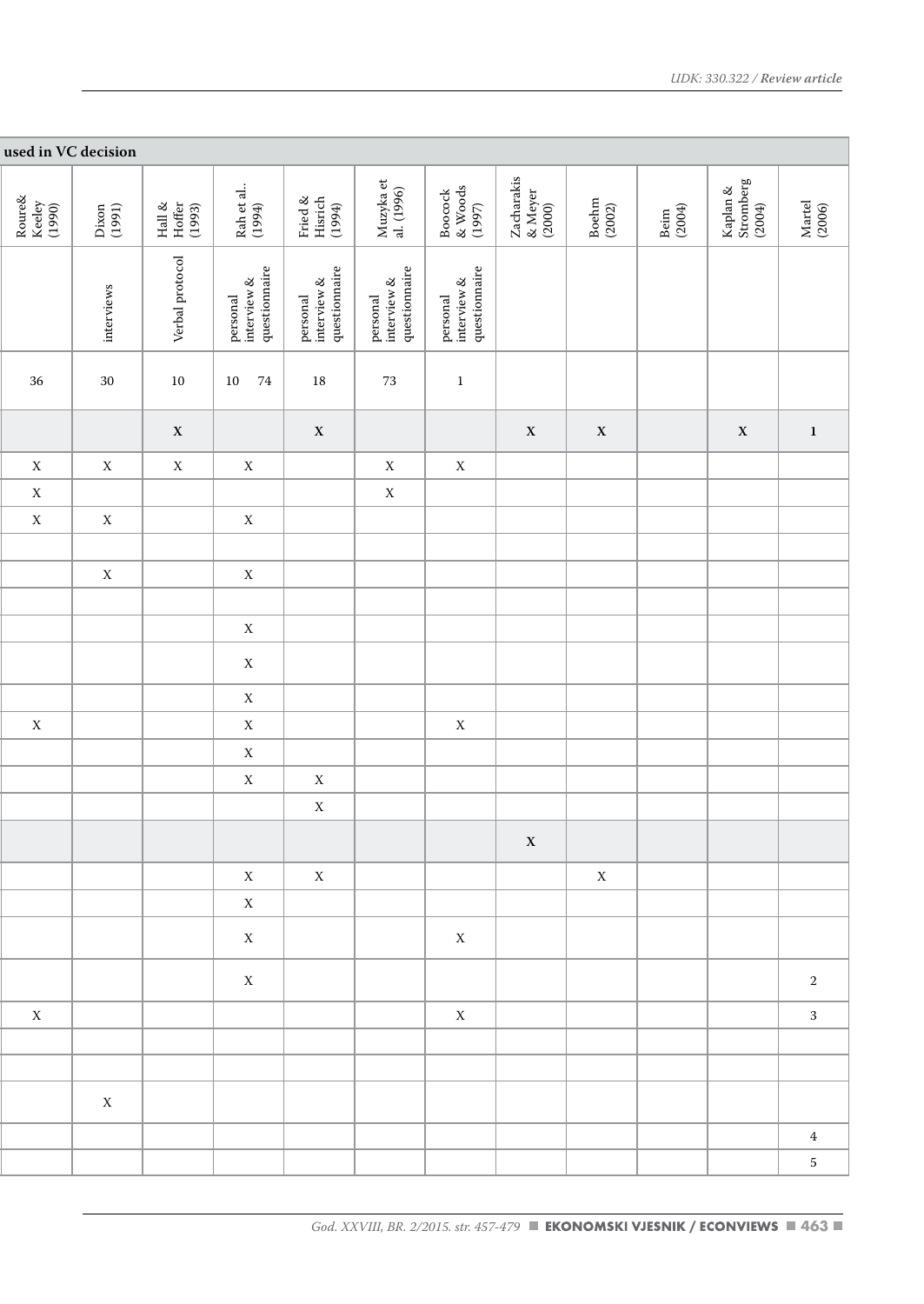| Barriers to entry                    |                           |                           |                           | $\mathbf X$               |              |             |              |              | $\mathbf{X}$              |              |
|--------------------------------------|---------------------------|---------------------------|---------------------------|---------------------------|--------------|-------------|--------------|--------------|---------------------------|--------------|
| Product superiority                  |                           |                           |                           |                           |              |             |              |              |                           |              |
| Existing customer base               | $\mathbf X$               |                           |                           |                           |              |             |              |              |                           |              |
| Market acceptance/<br>$\,$ interest  |                           |                           |                           | $\mathbf X$               | $\mathbf{X}$ | $\mathbf X$ |              |              |                           |              |
| Potential for partnershi-<br>ps      |                           |                           |                           |                           |              |             |              |              |                           |              |
| Prototype / R&D Level                |                           |                           |                           |                           | $\mathbf{X}$ |             | X            |              | $\mathbf X$               |              |
| <b>Market Characteristics</b>        |                           | $\mathbf X$               |                           |                           | $\mathbf X$  |             |              |              |                           |              |
| Market size                          | $\mathbf x$               |                           | $\boldsymbol{\mathrm{X}}$ | $\mathbf X$               |              |             |              |              | $\mathbf{X}$              |              |
| Market growth/potential              |                           |                           | $\boldsymbol{\mathrm{X}}$ | $\mathbf X$               | X            |             |              | $\mathbf{X}$ | $\boldsymbol{\mathrm{X}}$ |              |
| Projected market share               |                           |                           |                           |                           |              |             |              |              |                           |              |
| Competitive strength/ $\,$<br>number |                           |                           |                           |                           | $\mathbf{X}$ | $\mathbf X$ |              |              | $\mathbf X$               |              |
| Sensitivity to business<br>cycles    |                           |                           |                           | $\boldsymbol{\mathrm{X}}$ |              |             | $\mathbf{X}$ |              |                           |              |
| Buyer concentration                  |                           |                           |                           |                           |              |             |              |              |                           |              |
| Venture creates new<br>market        |                           |                           |                           |                           | $\mathbf{X}$ |             |              |              |                           |              |
| Financial<br>Characteristics         |                           | $\mathbf x$               |                           |                           |              |             |              |              |                           |              |
| Cash-out method                      |                           |                           |                           | $\mathbf X$               |              |             | $\mathbf{X}$ |              |                           |              |
| Expected rate of return              |                           | $\boldsymbol{\mathrm{X}}$ |                           | $\mathbf X$               | X            |             |              |              | $\mathbf{X}$              |              |
| Expected risk                        |                           | $\mathbf{x}$              |                           |                           |              |             |              |              |                           |              |
| Percentage of equity                 |                           | $\mathbf{x}$              |                           |                           |              |             |              |              |                           |              |
| Investor provisions                  | $\mathbf X$               | X                         |                           |                           |              |             |              |              |                           |              |
| Size of investment                   |                           |                           |                           | $\mathbf X$               |              |             |              |              |                           |              |
| Funding base                         | $\boldsymbol{\mathrm{X}}$ |                           |                           |                           |              |             |              |              |                           | $\mathbf{X}$ |
| Liquidity of investment              |                           |                           |                           | $\mathbf X$               | $\mathbf X$  | $\mathbf X$ |              | $\mathbf X$  |                           |              |
| Valuation                            |                           |                           |                           |                           |              |             |              |              |                           |              |
| Other                                |                           |                           |                           |                           |              |             |              |              |                           |              |
| Continuity of company                |                           |                           |                           |                           |              |             |              |              |                           | $\mathbf x$  |
| Geographic location                  |                           |                           |                           |                           |              |             |              |              |                           |              |

*Mgmt: management; mkt: marketing; entr: entrepreneurial Source: Martel, 2006*

teria which were classified into six categories: the entrepreneur's personality, the entrepreneur's experience, the characteristics of the product or service, the characteristics of the market, the financial considerations and the venture team. According to MacMillan et al. (1985), five of ten most important investment criteria are related to the experience or personality of the entrepreneurs. They said: *"There is no question that irrespective of the horse (product), horse race (market), or ads (financial criteria), it is* 

*the jockey (entrepreneur) who fundamentally determines whether the venture capitalist will place a bet at all"*.

The study of MacMillan (1985) was replicated on VCs in different countries: the Canadian by Knight (1994), the English by Sweeting (1991), the Singapore by Ray (1991), Japan's by Ray and Turpin (1991), the South Korean by Rah, Jung and Lee (1994) and the European by Riquelme (1994), and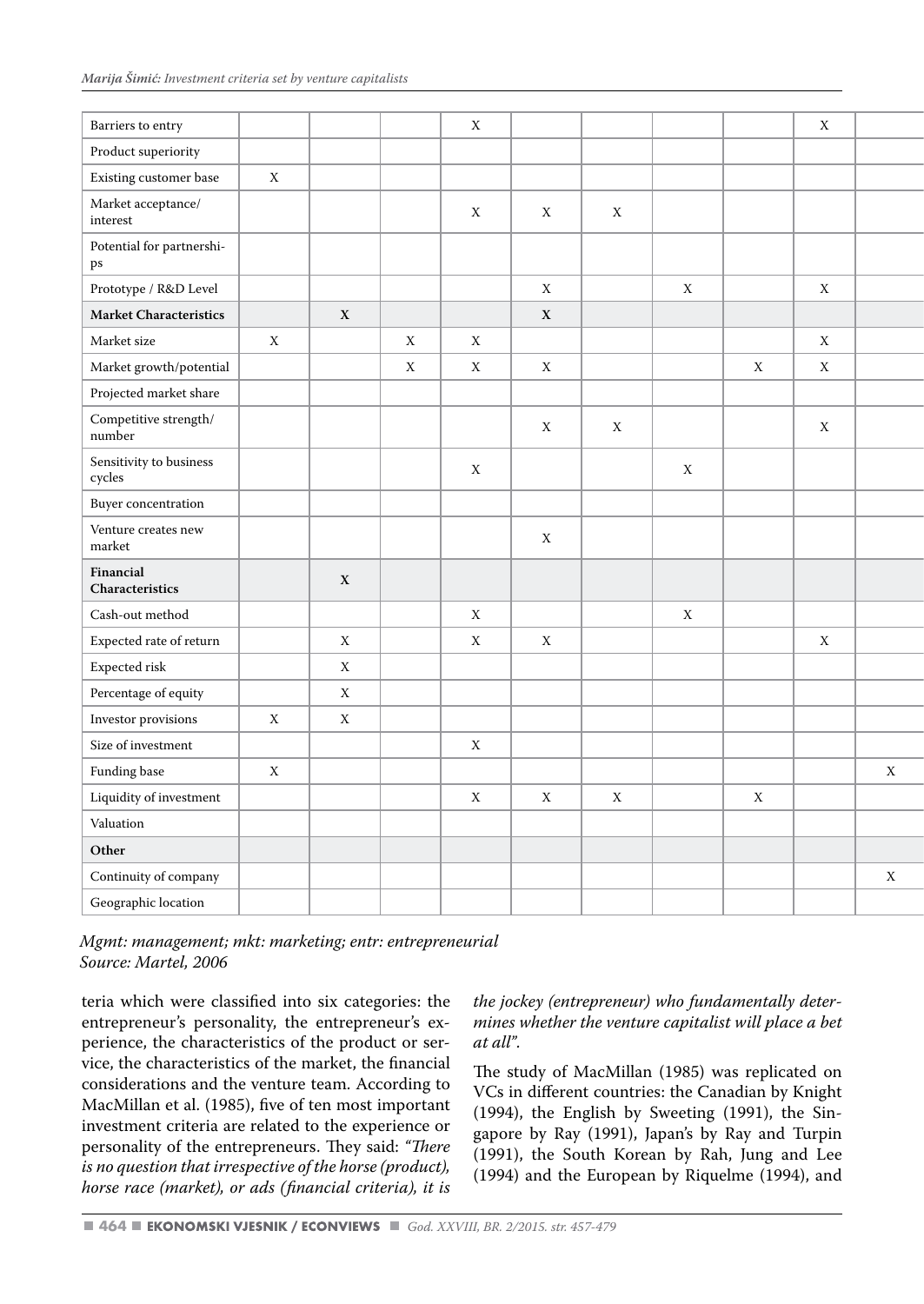|             |             |             |             |             |             |              |             |             |             | $6\phantom{.0}$ |
|-------------|-------------|-------------|-------------|-------------|-------------|--------------|-------------|-------------|-------------|-----------------|
| $\mathbf X$ |             |             | $\mathbf X$ |             |             |              |             |             | $\mathbf X$ |                 |
|             |             |             |             |             |             |              |             |             |             | $7\overline{ }$ |
|             |             |             | $\mathbf X$ |             |             |              |             |             |             | $\bf 8$         |
|             |             |             |             |             |             |              |             |             |             | 9               |
|             |             |             |             |             |             |              |             |             |             |                 |
|             |             |             |             |             |             |              | $\mathbf X$ |             | $\mathbf X$ |                 |
|             |             | $\mathbf X$ | $\mathbf X$ | $\mathbf X$ | $\mathbf X$ |              |             | $\mathbf x$ |             |                 |
|             | $\mathbf X$ |             | $\mathbf X$ | $\mathbf X$ | $\mathbf X$ | $\mathbf X$  |             |             |             | $10\,$          |
| $\mathbf X$ |             |             |             |             |             |              |             |             |             |                 |
| $\mathbf X$ |             |             |             |             |             |              |             | $\mathbf x$ |             | 11              |
|             |             |             |             |             |             |              |             |             |             |                 |
| $\mathbf X$ |             |             |             |             |             |              |             |             |             |                 |
|             |             |             |             |             | $\mathbf X$ |              |             |             |             |                 |
|             |             |             |             |             |             |              | $\mathbf X$ |             | $\mathbf X$ | $12\,$          |
|             |             | $\mathbf X$ |             |             |             |              |             |             |             |                 |
|             |             |             |             | $\mathbf X$ | $\mathbf X$ |              |             |             |             |                 |
|             |             |             |             |             |             |              |             |             |             |                 |
|             |             |             |             |             |             |              |             |             |             |                 |
|             |             |             |             |             |             |              |             |             |             |                 |
|             |             |             |             | $\mathbf X$ |             | $\mathbf X$  |             |             |             |                 |
|             |             |             |             |             |             |              |             |             |             | 13              |
|             |             |             |             |             |             |              |             |             |             | 14              |
|             |             |             |             |             |             |              |             |             |             |                 |
|             |             |             |             |             |             |              |             |             |             |                 |
|             |             |             |             |             |             | $\mathbf{x}$ |             |             |             |                 |

all the studies have come to similar conclusions as MacMillan et al. (Zutshi et al., 1999), i.e. the personality of the entrepreneur and his experiences are in the main focus. However, all studies were conducted on a very small research sample, which is a major problem in the study of venture capital.

According to Zutshi et al. (1999), investment criteria applied by venture capitalists in Singapore do not differ significantly from those applied in other countries, including the United States. The primary indicators of a company's potential are entrepreneurial characteristics or capacity of top management. Furthermore, they emphasized that the investment criteria applied by the successful venture capitalists do not differ from the criteria used by less successful venture capitalists.

In their study, Vinig and de Haan (2002) compared the screening process of business plans by management companies that invest in the early stage of a venture, in the Netherlands (10 management companies) and in the US (9 management companies). According to them, there is no significant difference between the basic criteria such as Entrepreneur, Product, Market and Finance, even though there is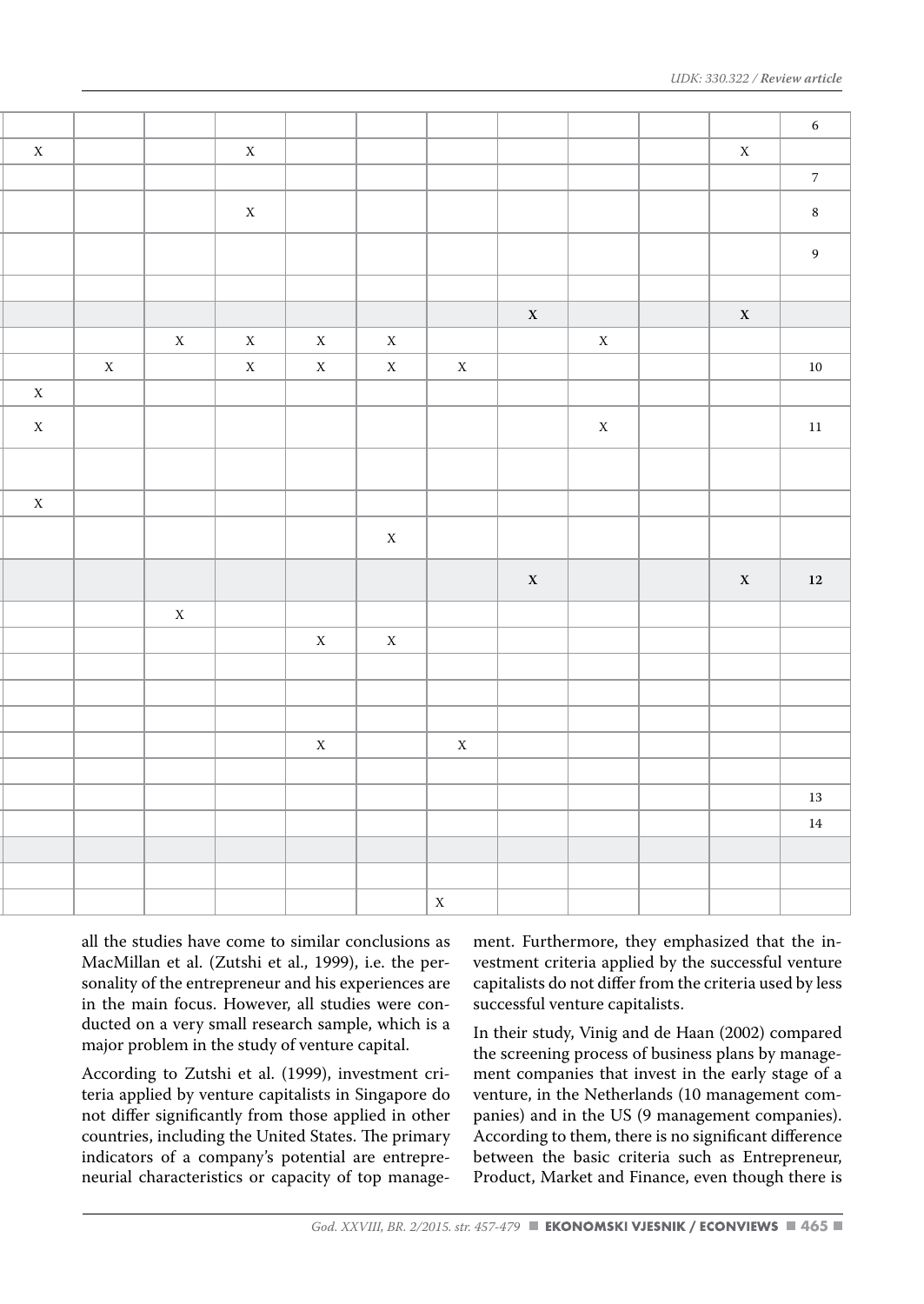a distinction in the relative importance of the subcriteria.

Beim and Levesque (2004) pointed out that venture capitalists take into account three broad criteria during the evaluation process of potential companies. These criteria are: unique product or market opportunity, quality of management, and potential for capital appreciation.

Information collected from these criteria are supplemented with subjective factors such as intuition and "gut feeling" of venture capitalists (Beim and Levesque, 2004; Cope, 2004).

Khanin et al. (2008) noted that the literature concerning venture capital investment criteria can be divided into two groups of researchers.

One group of researchers are those who consider management skills essential for making an investment decision by venture capitalists. The other group are researchers who find the market size, growth rate and product quality more important than management skills. Furthermore, key investment criteria that they have identified on the basis of past research are: top management, market and market growth, product, risk, return, exit, quality contracts, strategies, customers and competition.

According to Jell et al. (2010), the criteria that venture capitalists take into account are: the attractiveness of the market, product, financial aspects, competencies of the founder, as well as the possibility to exit from the investment.

Kollmann and Kuckertz (2010) again raised the question "on what criteria do venture capitalists actually base their decision about investment during the process".

| Factor                          | Investment criteria        | Evidence of criterion's relevance                    |
|---------------------------------|----------------------------|------------------------------------------------------|
|                                 | "VC character"             | Pretest                                              |
| Personality of the entrepreneur | Leadership capabilities    | MacMillan et al. (1985), Robinson (1987)             |
|                                 | Commitment                 | Dixon (1991), Muzyka et al. (1996)                   |
|                                 | Track record               | Flynn (1991)                                         |
| Experience of the entrepreneur  | Technical qualification    | Shepherd (1999b), Franke et al. (2006)               |
|                                 | Business qualification     | Shepherd (1999b), Franke et al. (2006)               |
|                                 | Innovativeness             | MacMillan et al. (1985),<br>Mason and Stark (2002)   |
| Product or service              | Patentability              | Tyebjee and Bruno (1984),<br>MacMillan et al. (1985) |
|                                 | Unique selling proposition | Mason and Stark (2002)                               |
|                                 | Market volume              | Tyebjee and Bruno (1984),<br>Mason and Stark (2002)  |
| Market characteristics          | Market growth              | Tyebjee and Bruno (1984),<br>Mason and Stark (2002)  |
|                                 | Market acceptance          | Tyebjee and Bruno (1984),<br>Mason and Stark (2002)  |
|                                 | Fit to investment strategy | Muzyka et al. (1996),<br>Mason and Stark (2002)      |
| Financial characteristics       | Return on investment       | Tyebjee and Bruno (1984),<br>MacMillan et al. (1985) |
|                                 | Exit possibilities         | Muzyka et al. (1996);<br>Mason and Stark (2002)      |

#### *Table 4 Venture capitalists investment criteria*

*Source: Kollmann and Kuckertz, 2010*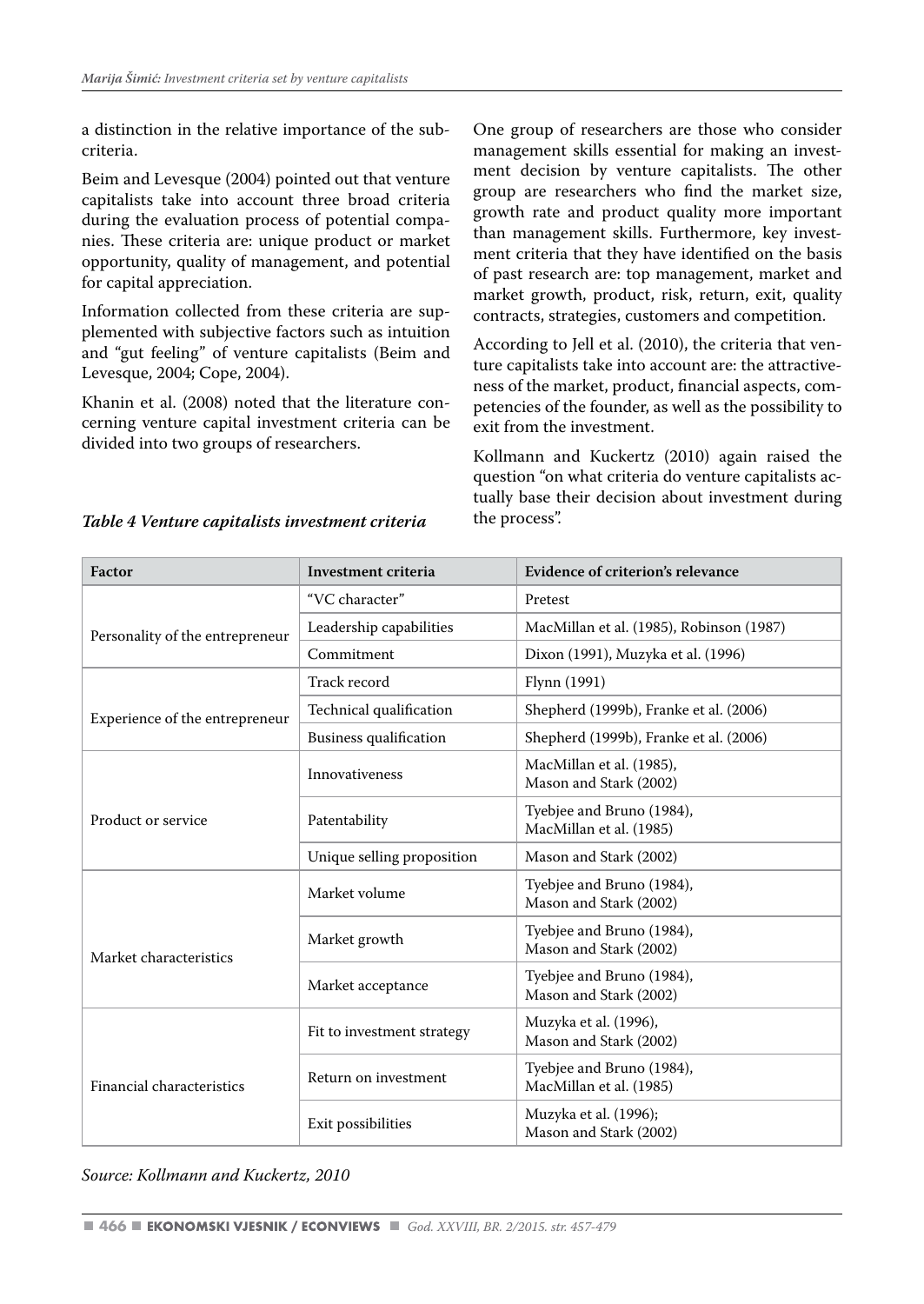Because of the overabundance of identified investment criteria during past empirical studies, researchers have to restrict themselves to just a few of the most important. Kollmann and Kuckertz took into account 15 investment criteria (Table 4) and conducted an empirical study on 81 venture capitalists from German-speaking Europe. They tried to combine investment criteria, the investment process and evaluation uncertainty in order to explain the mechanisms of the venture capitalists' selection and decision making process. According to them, "entrepreneurs should signal their readiness and commitment to the intended venture from the very beginning of the process in the most credible way. Postponing this to a later phase of the process heightens the risk that this part of the process will not be reached, because the negotiations will have been terminated by the venture capitalist".

Researching sixteen VCs in the UK, Visagie (2011) concluded that the order of importance of the investment criteria is as follows: Management Team, Market, Product, Scalable Business Model, Commercial Proof of Concept and Specific factors set by VCs. Entrepreneurs should be aware that VCs can analyse the criteria in different order of importance which depends on the way of funding (variant investors) and the country in which they operate.

Narayansamy et al. (2012) conducted an exploratory research on 16 venture capitalists in Malaysia and concluded that management integrity and exit opportunities are of greater importance than business ideas. According to them, venture capitalists experience does not match to expertise in decision making.

Venture capitalists often discuss the "chemistry" that is created between them and the entrepreneurs. The absence of the same leads to the discontinuation of the cooperation, although the entrepreneur meets the basic criteria. This intuition, or "gut feeling" in deciding is difficult to quantify or analyse objectively. According to Hudson and Evans (2005), the decision-making process applied by venture capitalists is more an art than a science and venture capitalists do not understand their decision making process. Different authors in different empirical studies disagree on which of the above criteria within individual basic categories are essential, fundamental, or more important than another in making an investment decision (Khanin et al., 2008). The authors also emphasize the heterogeneity of venture capital practices and the subjective nature of the decision-making process (Cope et al., 2004).

According to Hudson and Evans (2005), there is no general agreement about the use of investment criteria while evaluating investment proposals by venture capitalists which leads to the conclusion of certain authors that it is necessary to observe each fund independently. Furthermore, the inability of developing decision-making frameworks or models which uniformly describe the process of scanning and evaluation of investment proposals by the venture capitalists is the result of the inconsistencies and diversity of existing research results.

Majority of studies about venture capital investment criteria were conducted in developed equity markets (Wells, 1974; Poindexter, 1976; Tyebjee and Bruno, 1981; Tyebjee and Bruno, 1984; Mac-Millan et al., 1985; MacMillan et al., 1987; Khan, 1987; Sandberg et al., 1988; Riquelme and Rikards, 1992; Hall and Hofer, 1993; Fried and Hisrich, 1994; Boocock and Woods, 1997; Zacharakis and Mayer, 1998; Shepherd, 1999), while for emerging equity markets, small equity markets and transition economies the number of studies is minor (Karsai et al., 1997; Tan, 1997; Bliss, 1999; Silva, 2004). The most frequently used research samples are venture capital funds and venture capitalists, while investments as a sample are studied only in two papers. Between different methods of data collection, interviews and questionnaires dominate. The most used methods of data processing are: descriptive statistics, content analysis and factor analysis (Table 5).

Visagie (2011) states that in the framework of the investment process of venture capital scanning and evaluation phases are dynamic, not static phases, and the whole process is continuously updating or changing over time. In these stages venture capitalists are using different criteria for making decisions. Furthermore, there is a general conclusion among researchers that the criteria that venture capitalists indicated that they use when making investment decisions (so-called espoused criteria) are not a basis for decision making. It is an unclear, implicit mental and social process of the integration of various information, such as information about market conditions, enterprise/business and the requirements of the venture capitalists fund (Martel, 2006).

A large number of theoretical and empirical researches show that there is no unified conclusion about the importance of certain criteria defined by the venture capitalists, as well as who ultimately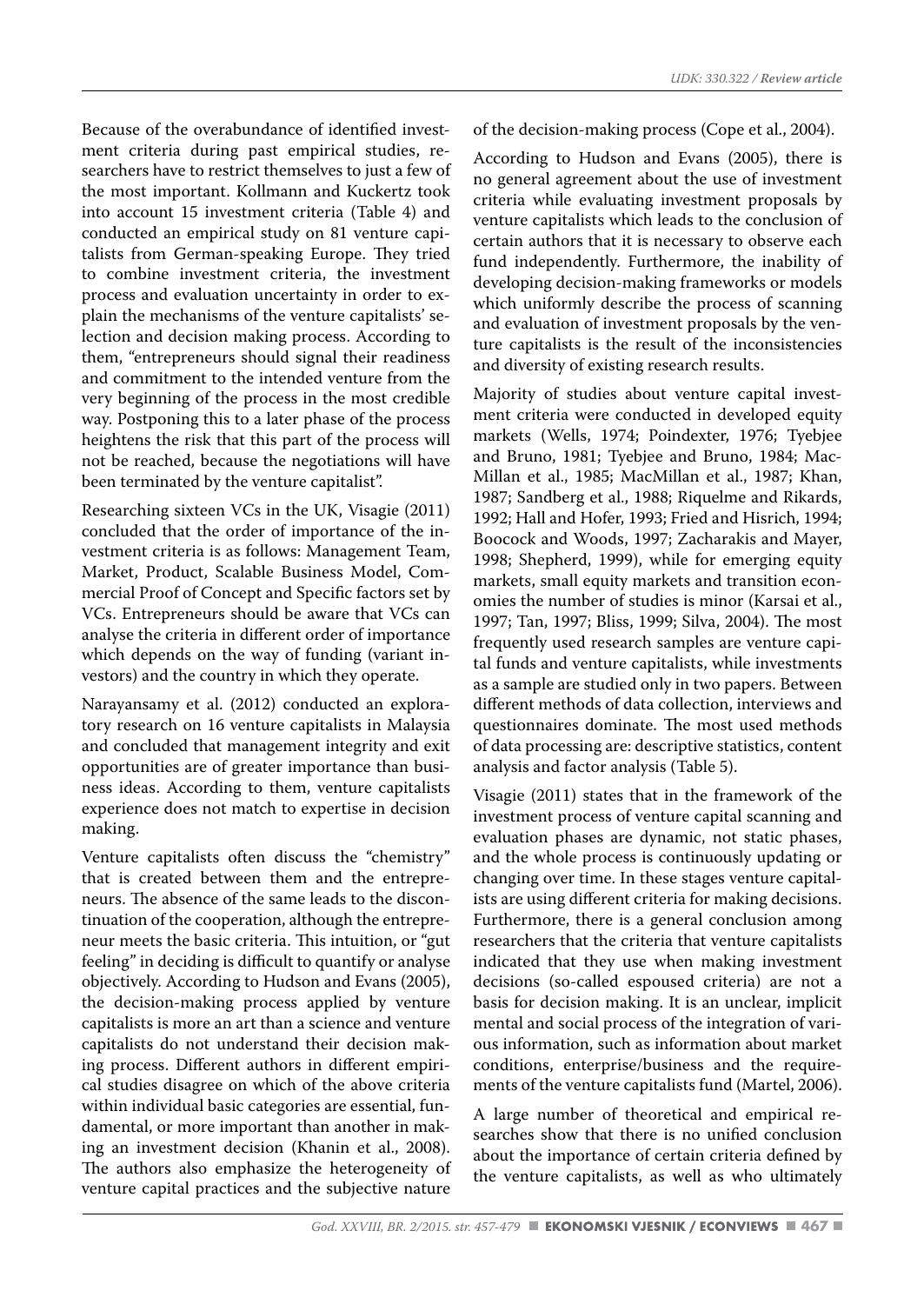# *Table 5 Overview of research method, sample sizes, data sample and analysis method*

| Study                                                                             | Wells (1974) | Poindexter (1976) | Tyebjee<br>Bruno (1981) | Tyebjee<br>Bruno (1984) | MacMillan et al.<br>(1985) | MacMillan et al.<br>(1987) | Khan (1987)               | Robinson (1987) | Timmons et al.<br>(1987) | Sandberg et al. |
|-----------------------------------------------------------------------------------|--------------|-------------------|-------------------------|-------------------------|----------------------------|----------------------------|---------------------------|-----------------|--------------------------|-----------------|
| Type of research                                                                  |              |                   |                         |                         |                            |                            |                           |                 |                          |                 |
| Criteria research                                                                 | $\mathbf X$  |                   |                         |                         |                            |                            |                           |                 |                          |                 |
| Processual Research                                                               | $\mathbf X$  |                   |                         |                         |                            |                            |                           |                 |                          |                 |
| Sample size                                                                       |              |                   |                         |                         |                            |                            |                           |                 |                          |                 |
| VCF                                                                               | 8            | 97                |                         | 41                      | 100                        | 67                         | 36                        | 53              |                          |                 |
| $\ensuremath{\text{VCs}}$                                                         |              |                   | 46                      |                         | 14                         |                            |                           |                 |                          |                 |
| Investments                                                                       |              |                   |                         |                         |                            | 150                        | 104                       |                 |                          |                 |
| $\ensuremath{\mathsf{Prop}}\xspace$ sals/applications                             |              |                   |                         | 90                      |                            |                            |                           |                 |                          |                 |
| Profiles                                                                          |              |                   |                         |                         |                            |                            |                           |                 |                          |                 |
| Type of proposals assessed                                                        |              |                   |                         |                         |                            |                            |                           |                 |                          |                 |
| None in specific                                                                  | $\mathbf X$  | $\mathbf X$       | $\mathbf X$             |                         | $\mathbf X$                |                            |                           |                 |                          |                 |
| Proposals under consideration                                                     |              |                   |                         | $\mathbf X$             |                            |                            |                           |                 |                          |                 |
| Successful investments                                                            |              |                   |                         |                         |                            | $\boldsymbol{\mathrm{X}}$  | $\boldsymbol{\mathrm{X}}$ |                 |                          |                 |
| Unsuccessful investments                                                          |              |                   |                         |                         |                            | $\boldsymbol{\mathrm{X}}$  | $\mathbf X$               |                 |                          |                 |
| Hypothetical ventures                                                             |              |                   |                         |                         |                            |                            |                           |                 |                          |                 |
| Context of the study                                                              |              |                   |                         |                         |                            |                            |                           |                 |                          |                 |
| Developed equity market $% \left\vert \left( \mathbf{r}_{i}\right) \right\rangle$ | $\mathbf X$  | $\mathbf x$       | $\mathbf X$             | $\mathbf X$             | $\mathbf X$                | $\mathbf x$                | $\mathbf X$               |                 |                          |                 |
| Cross-national comparison                                                         |              |                   |                         |                         |                            |                            |                           |                 |                          |                 |
| Transition economy                                                                |              |                   |                         |                         |                            |                            |                           |                 |                          |                 |
| Emerging equity market $% \left\vert \left( \mathbf{r}_{1}\right) \right\rangle$  |              |                   |                         |                         |                            |                            |                           |                 |                          |                 |
| Small equity market                                                               |              |                   |                         |                         |                            |                            |                           |                 |                          |                 |
| Data gathering method                                                             |              |                   |                         |                         |                            |                            |                           |                 |                          |                 |
| Interviews                                                                        | $\mathbf X$  |                   |                         |                         | $\mathbf x$                |                            |                           |                 |                          |                 |
| Questionnaires                                                                    |              | $\mathbf x$       | $\mathbf X$             | X                       | X                          | $\mathbf x$                | $\mathbf X$               |                 |                          |                 |
| Archival records search                                                           |              |                   |                         |                         |                            |                            |                           |                 |                          |                 |
| Verbal protocols                                                                  |              |                   |                         |                         |                            |                            |                           |                 |                          |                 |
| Experiment (full profile)                                                         |              |                   |                         |                         |                            |                            |                           |                 |                          |                 |
| Experiment (trade-offs)                                                           |              |                   |                         |                         |                            |                            |                           |                 |                          |                 |
| Participation observation                                                         |              |                   |                         |                         |                            |                            |                           |                 |                          |                 |
| Data analysis method                                                              |              |                   |                         |                         |                            |                            |                           |                 |                          |                 |
| $\operatorname{Descriptive\ statistics}$                                          | $\mathbf X$  | $\mathbf X$       | $\mathbf X$             | X                       | $\mathbf X$                | $\mathbf X$                |                           |                 |                          |                 |
| Content analysis                                                                  | $\mathbf X$  |                   | $\mathbf X$             |                         |                            |                            |                           |                 |                          |                 |
| Factor analysis                                                                   |              |                   |                         | $\mathbf X$             | $\mathbf X$                | $\mathbf X$                |                           |                 |                          |                 |
|                                                                                   |              |                   |                         |                         |                            |                            |                           |                 |                          |                 |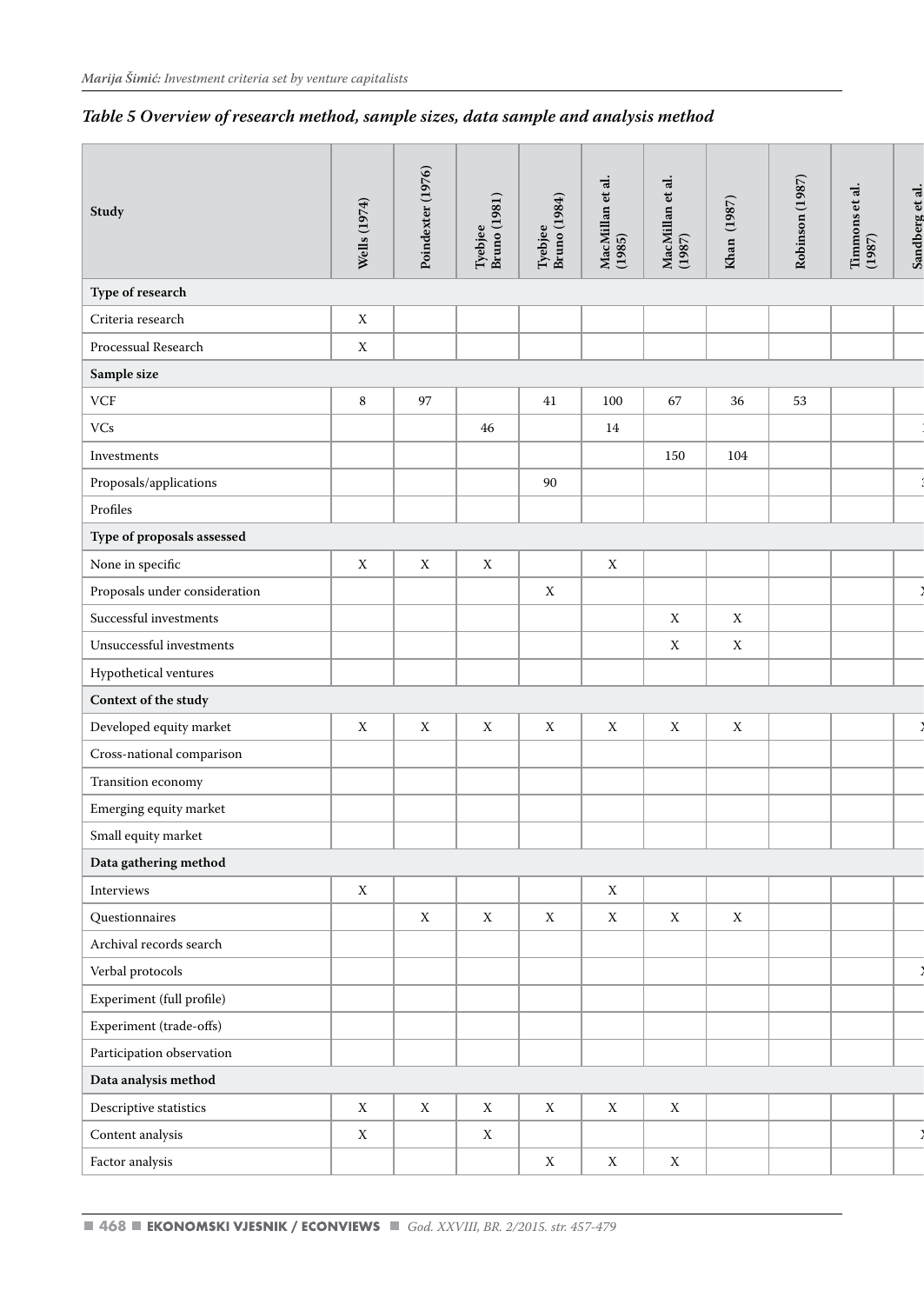| (1988) | Riquelme<br>Rikards (1992) | Hall, Hofer<br>(1993) | Fried, Hisrich<br>(1994) | Knight (1994) | Muzyka<br>et al. (1996) | $\begin{array}{c} \text{Bococok \&} \\ \text{Woods} \\ \text{(1997)} \end{array}$ | Karsai<br>et al. (1997) | $\mathrm{Tan}\left(1997\right)$ | Zacharakis Meyer<br>(1998) | Bliss (1999) | Shepherd (1999) | Boehm (2002) | $\rm Silva$ $(2004)$ |
|--------|----------------------------|-----------------------|--------------------------|---------------|-------------------------|-----------------------------------------------------------------------------------|-------------------------|---------------------------------|----------------------------|--------------|-----------------|--------------|----------------------|
|        |                            |                       |                          |               |                         |                                                                                   |                         |                                 |                            |              |                 |              |                      |
|        |                            |                       |                          |               |                         |                                                                                   |                         |                                 |                            |              |                 |              |                      |
|        |                            |                       |                          |               |                         |                                                                                   |                         |                                 |                            |              |                 |              |                      |
|        |                            |                       |                          |               |                         | $\overline{1}$                                                                    |                         | 31                              |                            | 6            | 47              |              | $\overline{1}$       |
|        | 13                         | $\overline{4}$        | $18\,$                   | 429           | $73\,$                  |                                                                                   | 9                       |                                 | $51\,$                     | 6            | 66              |              | $\overline{9}$       |
|        |                            |                       |                          |               |                         |                                                                                   |                         |                                 |                            |              |                 |              |                      |
|        |                            | 16                    |                          |               |                         | 232                                                                               |                         |                                 |                            |              |                 |              | $16\,$               |
|        | 40                         |                       |                          |               |                         |                                                                                   |                         |                                 | $50\,$                     |              | $39\,$          |              |                      |
|        |                            |                       |                          |               |                         |                                                                                   |                         |                                 |                            |              |                 |              |                      |
|        |                            |                       |                          | $\mathbf X$   |                         |                                                                                   | $\mathbf X$             | $\mathbf X$                     |                            |              |                 |              |                      |
| K.     |                            | $\mathbf X$           |                          |               |                         |                                                                                   |                         |                                 |                            |              |                 |              | $\mathbf X$          |
|        |                            |                       | $\mathbf X$              |               |                         |                                                                                   |                         |                                 |                            | $\mathbf X$  |                 |              |                      |
|        |                            |                       |                          |               |                         |                                                                                   |                         |                                 |                            |              |                 |              |                      |
|        | $\mathbf X$                |                       |                          |               | $\mathbf X$             |                                                                                   |                         |                                 | $\mathbf X$                |              | $\mathbf X$     |              |                      |
|        |                            |                       |                          |               |                         |                                                                                   |                         |                                 |                            |              |                 |              |                      |
|        | $\mathbf X$                | $\mathbf X$           | $\mathbf X$              |               |                         | $\mathbf X$                                                                       |                         |                                 | $\mathbf X$                |              | $\mathbf X$     |              |                      |
|        |                            |                       |                          | $\mathbf X$   | $\mathbf X$             |                                                                                   |                         | $\mathbf X$                     |                            |              |                 |              |                      |
|        |                            |                       |                          |               |                         |                                                                                   | $\mathbf X$             |                                 |                            | $\mathbf X$  |                 |              |                      |
|        |                            |                       |                          |               |                         |                                                                                   |                         | $\mathbf X$                     |                            |              |                 |              | $\mathbf X$          |
|        |                            |                       |                          |               |                         |                                                                                   |                         |                                 |                            |              |                 |              |                      |
|        | $\mathbf X$                |                       | $\mathbf X$              |               | $\mathbf X$             |                                                                                   | $\mathbf X$             |                                 |                            | $\mathbf X$  |                 |              | $\mathbf X$          |
|        |                            |                       | $\mathbf X$              | $\mathbf X$   | $\mathbf X$             |                                                                                   | $\mathbf X$             | $\mathbf X$                     |                            | $\mathbf X$  |                 |              |                      |
|        | $\mathbf X$                |                       |                          |               |                         | $\mathbf x$                                                                       |                         |                                 |                            |              |                 |              | $\mathbf X$          |
|        |                            | $\mathbf X$           |                          |               |                         |                                                                                   |                         |                                 |                            |              |                 |              |                      |
|        | $\mathbf X$                |                       |                          |               |                         |                                                                                   |                         |                                 | $\mathbf X$                |              | $\mathbf X$     |              |                      |
|        |                            |                       |                          |               | $\mathbf X$             |                                                                                   |                         |                                 |                            |              |                 |              |                      |
|        |                            |                       |                          |               |                         |                                                                                   |                         |                                 |                            |              |                 |              | $\mathbf X$          |
|        |                            |                       |                          |               |                         |                                                                                   |                         |                                 |                            |              |                 |              |                      |
|        |                            |                       | $\mathbf X$              | $\mathbf X$   |                         | $\mathbf X$                                                                       | $\mathbf{X}$            | $\mathbf{X}$                    |                            | $\mathbf x$  |                 |              | $\mathbf X$          |
|        |                            | $\mathbf X$           | $\mathbf X$              |               |                         | $\mathbf X$                                                                       |                         |                                 |                            | $\mathbf X$  |                 |              | $\mathbf X$          |
|        |                            |                       |                          |               |                         |                                                                                   |                         |                                 |                            |              |                 |              |                      |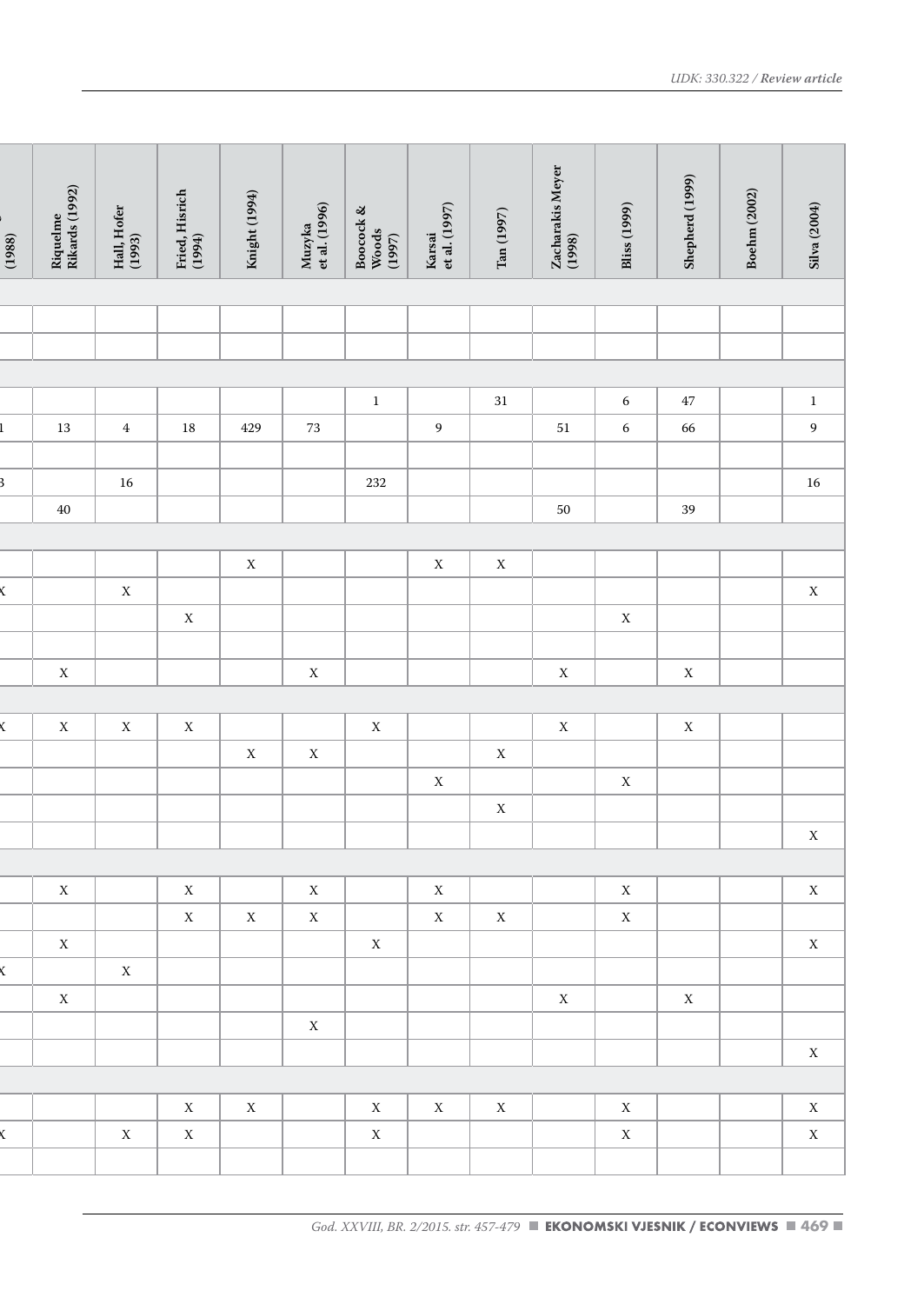| Discriminant analysis |  | $\Lambda$ |           |        |                            |  |  |
|-----------------------|--|-----------|-----------|--------|----------------------------|--|--|
| Cluster analysis      |  |           | $\lambda$ |        |                            |  |  |
| Conjunctive modelling |  |           |           |        | $\sim$ $\sim$<br>$\Lambda$ |  |  |
| Disjunctive modelling |  |           |           |        | $\sim$ $\sim$<br>$\Lambda$ |  |  |
| Regression analysis   |  |           |           | $\sim$ |                            |  |  |
| Conjoint analysis     |  |           |           |        |                            |  |  |

*VCF: Venture Capital Fund; VCs: Venture Capitalists Source: Martel, 2006.*

makes the decision about the investing - fund manager or investment board composed of representatives of the investors in the fund.

#### *4. Methodology*

The research design is exploratory and involves an extensive literature review of past articles on venture capital investment criteria published in international journals like Journal of Business Venturing, Journal of Business Research, the Journal of Private Equity, conference papers, books and master theses. Data were collected using secondary sources of data collection.

#### *5. Discussion*

From the first research about venture capital that dates back to the 1970s, investment criteria set by venture capitalists are in the focus of a large number of different researchers worldwide. Since then, researchers have been questioning over and over again about the most important VC investment criteria. With respect to the previously mentioned, it can be pointed out how venture capitalists take into account five major categories: entrepreneur/ management characteristics, product/service, market, financial consideration and other. Researchers about venture capital can be classified into two categories:

*Table 6 The most used venture capitalists' investment criteria in the past studies*

| VENTURE CAPITALISTS INVESTMENT CRITERIA |                                             |                                            |                                                                          |
|-----------------------------------------|---------------------------------------------|--------------------------------------------|--------------------------------------------------------------------------|
| <b>CATEGORY</b>                         | MacMillan et al. (1985) US<br><b>VCs</b>    | Zutshi et al. (1999) Singapo-<br>re VCs    | Vinig and de Haan (2002)<br><b>Comparison US and Dutch</b><br><b>VCs</b> |
| I.a) The entrepreneur's<br>personality  | Capable of sustained<br>intense effort.     | Capable of sustained<br>intense effort     | Market/industry knowledge                                                |
|                                         | Able to evaluate and react well<br>to risk. | Able to evaluate and react to<br>risk well | Track record                                                             |
|                                         | Articulate in discussing<br>venture.        | Articulate in discussing<br>venture        | Leadership                                                               |
|                                         | Attends to detail.                          | Attends to detail                          | Referred by reliable source                                              |
|                                         | Has a personality compatible<br>with mine.  | Has a personality compatible<br>with mine  | Reputation                                                               |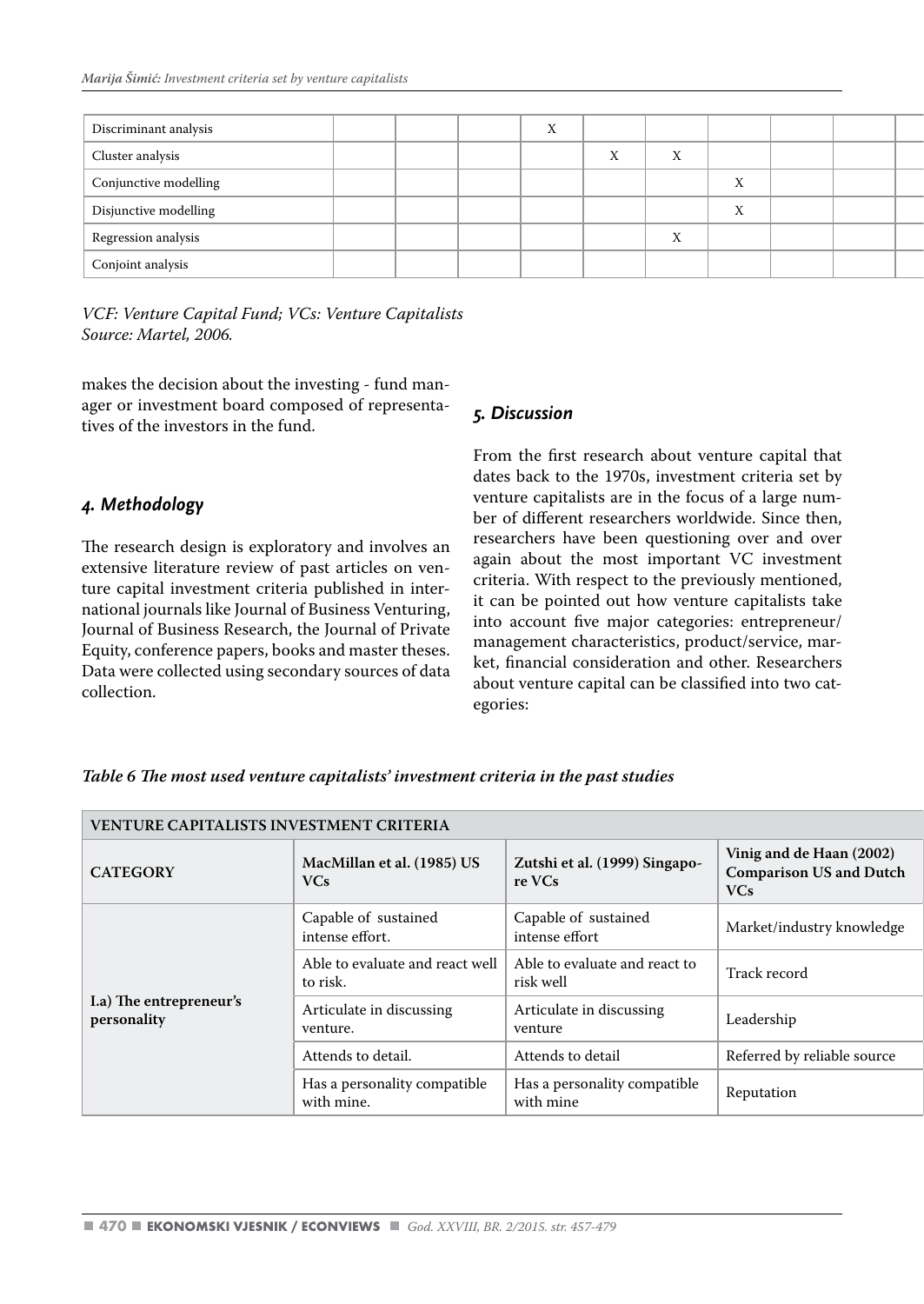|  |  | the contract of the contract of the contract of the contract of the contract of the contract of the contract of | the contract of the contract of the contract of the contract of the contract of the contract of the contract of |                                                                                                                 |                      | the contract of the contract of the contract of the contract of the contract of |  | the contract of the contract of the contract of |  |
|--|--|-----------------------------------------------------------------------------------------------------------------|-----------------------------------------------------------------------------------------------------------------|-----------------------------------------------------------------------------------------------------------------|----------------------|---------------------------------------------------------------------------------|--|-------------------------------------------------|--|
|  |  |                                                                                                                 |                                                                                                                 |                                                                                                                 |                      |                                                                                 |  |                                                 |  |
|  |  | the contract of the contract of the contract of the contract of the contract of the contract of the contract of | the contract of the contract of the contract of the contract of the contract of the contract of the contract of |                                                                                                                 |                      |                                                                                 |  |                                                 |  |
|  |  |                                                                                                                 |                                                                                                                 |                                                                                                                 |                      |                                                                                 |  |                                                 |  |
|  |  |                                                                                                                 | the contract of the contract of the contract of the contract of the contract of                                 | the contract of the contract of the contract of the contract of the contract of the contract of the contract of | $\sqrt{1}$<br>______ |                                                                                 |  |                                                 |  |
|  |  |                                                                                                                 |                                                                                                                 |                                                                                                                 |                      |                                                                                 |  |                                                 |  |

- those who consider entrepreneur/management characteristics as most important (MacMillan et al., 1985; Zutshi et al., 1999; Vinig and de Haan, 2002; Kollman and Kuckertz, 2010; Visagie, 2011),
- those who consider product/market characteristics as most important (Zacaharakis and Meyer, 1998; Tyebjee and Bruno, 1984).

There is still no answer to the question which criteria within that category is more important. Furthermore, the criteria are often supplemented with subjective factors such as intuition and "gut feeling" (Beim and Levesque, 2004; Cope, 2004), which is difficult to quantify. According to Capasso et al. (2014), for the successful finishing of the investment, apart from fulfilling the requirements of the private equity investor, the company has to be motivated to accept an outside investor.

According to Martel (2006), most studies about venture capital investment criteria were conducted in developed equity markets (Wells, 1974; Poindexter, 1976; Tyebjee and Bruno, 1981; Tyebjee and Bruno, 1984; MacMillan et al., 1985; MacMillan et al., 1987; Khan, 1987; Sandberg et al., 1988; Riquelme and Rikards, 1992; Hall and Hofer, 1993; Fried and Hisrich, 1994; Boocock and Woods, 1997; Zacharakis and Mayer, 1998; Shepherd, 1999). Considering the fact that venture capital has spread all over the world in the last twenty years, especially in developing countries, studies about VC investment criteria in emerging equity markets, small equity markets and economies in transition are deficient. The question that appears is whether the criteria set by VCs in those countries differ from the previously analysed. This should be explored using the most used VCs' investment criteria identified in this study. Table 6 summarizes the most used VCs' investment criteria in different studies classified into five categories.

| Beim and Levesque (2004)<br>US VCs | Kollman and Kuckertz<br>$(2010)$ German-speaking<br>Europe VCs | Visagie (2011) UK VCs      | Narayansamy et al. (2012)<br>Malaysian VCs |
|------------------------------------|----------------------------------------------------------------|----------------------------|--------------------------------------------|
| Founder's track record             | "VC character"                                                 | Motivation                 | Personal integrity                         |
| Quality of Board                   | Leadership capabilities                                        | Industry experience        | Strong track record                        |
| Quality of Management              | Commitment                                                     | Start up experience        | Realistic                                  |
|                                    |                                                                | Experience in leading team | Ability to identify risk                   |
|                                    |                                                                | General likeability        | Through understanding of<br>business       |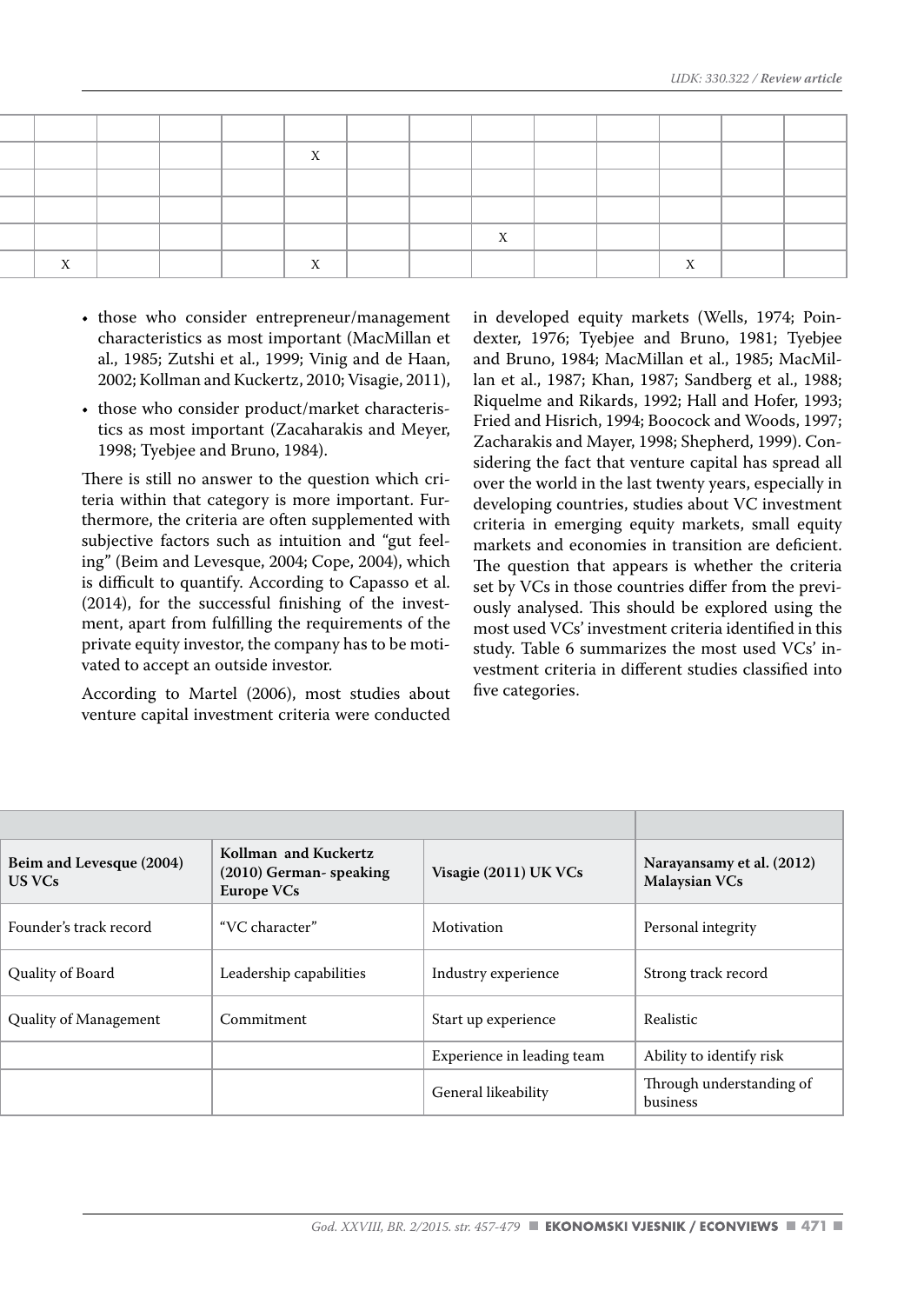| I.b) The entrepreneur's<br>experience | Thoroughly familiar with the<br>market targeted by venture                                     | Thoroughly familiar with the<br>market targeted by venture                                     |                                                  |
|---------------------------------------|------------------------------------------------------------------------------------------------|------------------------------------------------------------------------------------------------|--------------------------------------------------|
|                                       | Demonstrated leadership<br>ability in the past                                                 | Demonstrated leadership<br>ability in the past                                                 |                                                  |
|                                       | Has a track record relevant to<br>venture                                                      | Has a track record relevant to<br>venture                                                      |                                                  |
|                                       | The entrepreneur was referred<br>to me by a trustworthy source                                 | The entrepreneur was referred<br>to me by a trustworthy source                                 |                                                  |
|                                       | I am already familiar with the<br>entrepreneur's reputation                                    | I am already familiar with the<br>entrepreneur's reputation                                    |                                                  |
|                                       | The product is proprietary or<br>can otherwise be protected                                    | The product is proprietary or<br>can otherwise be protected                                    | Proprietary, protected                           |
|                                       | The product enjoys demon-<br>strated market acceptance.                                        | The product enjoys demon-<br>strated market acceptance.                                        | Market acceptance                                |
| II. Characteristics of the            | The product has been<br>developed to the point of a<br>functioning prototype                   | The product has been<br>developed to the point of a<br>functioning prototype                   | Development stage                                |
| product or service                    | The product may be described<br>as "high tech"                                                 | The product may be described<br>as "high tech"                                                 | Innovative                                       |
|                                       |                                                                                                | The target market enjoys a<br>significant growth rate.                                         | Global potential                                 |
|                                       |                                                                                                | The venture will stimulate an<br>existing market.                                              |                                                  |
|                                       | The target market enjoys a<br>significant growth rate.                                         | The venture is an industry<br>with which I am familiar.                                        | Not much competition in the<br>first year(s)     |
|                                       | The venture will stimulate an<br>existing market.                                              | There is little threat of com-<br>petition during the first three<br>years.                    | The VC is familiar with the<br>market            |
| III. Characteristics of the<br>market | The venture is an industry<br>with which I am familiar.                                        | The venture will create a new<br>market.                                                       | There are established distri-<br>bution channels |
|                                       | There is little threat of com-<br>petition during the first three<br>years.                    |                                                                                                | Fast growing                                     |
|                                       | The venture will create a new<br>market.                                                       |                                                                                                | Existing market                                  |
|                                       |                                                                                                |                                                                                                | New market                                       |
|                                       | I require a return equal to at<br>least 10 times my investment<br>within 5-10 years.           | I require a return equal to at<br>least 10 times my investment<br>within 5-10 years.           | Require return within 5-10<br>years              |
| IV. Financial considerations          | I require an investment that<br>can be easily made liquid (e.g.,<br>taken public or acquired). | I require an investment that<br>can be easily made liquid (e.g.,<br>taken public or acquired). | Easily made liquid (e.g., IPO,<br>M&A)           |
|                                       | I require a return equal to at<br>least 10 times my investment<br>within at least 5 years      | I require a return equal to at<br>least 10 times my investment<br>within at least 5 years.     | Require a return within 5<br>years               |
|                                       |                                                                                                |                                                                                                |                                                  |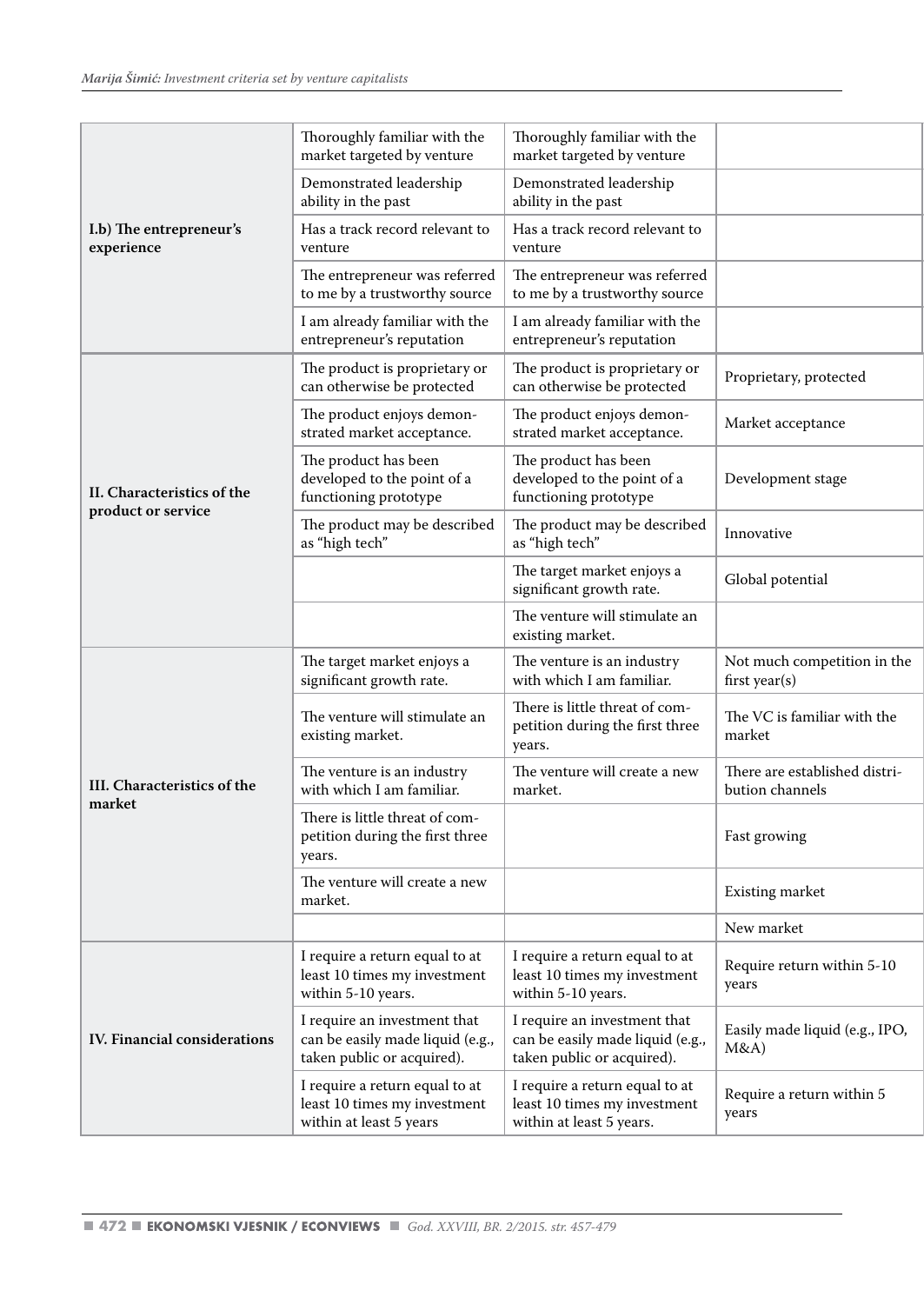|                                               | Track record               | Investing own money     | Flexibility                                |
|-----------------------------------------------|----------------------------|-------------------------|--------------------------------------------|
|                                               | Technical qualification    | Inter-team Acquaintance | Leadership                                 |
|                                               | Business qualification     | Education               | General management                         |
|                                               |                            |                         |                                            |
|                                               |                            |                         |                                            |
|                                               | Innovativeness             | Flexibility to adapt    | Potential for earning growth               |
|                                               | Patentability              | Satisfy a need or want  | Brought to market within 3<br>to 5 years   |
|                                               | Unique selling proposition | Non-appropriability     | Significant competitive<br>advantage       |
|                                               |                            | Persistence             | Reasonable capital requi-<br>rement        |
|                                               |                            |                         |                                            |
|                                               |                            |                         |                                            |
| First mover                                   | Market volume              | First mover             |                                            |
| Potential Market Size (billion<br>US\$)       | Market growth              | Second mover            |                                            |
| Proprietary Technology /<br>Patent Protection | Market acceptance          | No preference           |                                            |
|                                               |                            |                         |                                            |
|                                               |                            |                         |                                            |
|                                               |                            |                         |                                            |
| Exit Opportunities                            | Fit to investment strategy |                         | Exit opportunity                           |
| Time to Achieve Profitability                 | Return on investment       |                         | Potential for high rate of<br>return (%)   |
|                                               | Exit possibilities         |                         | Potential for high absolute<br>return (\$) |
|                                               |                            |                         |                                            |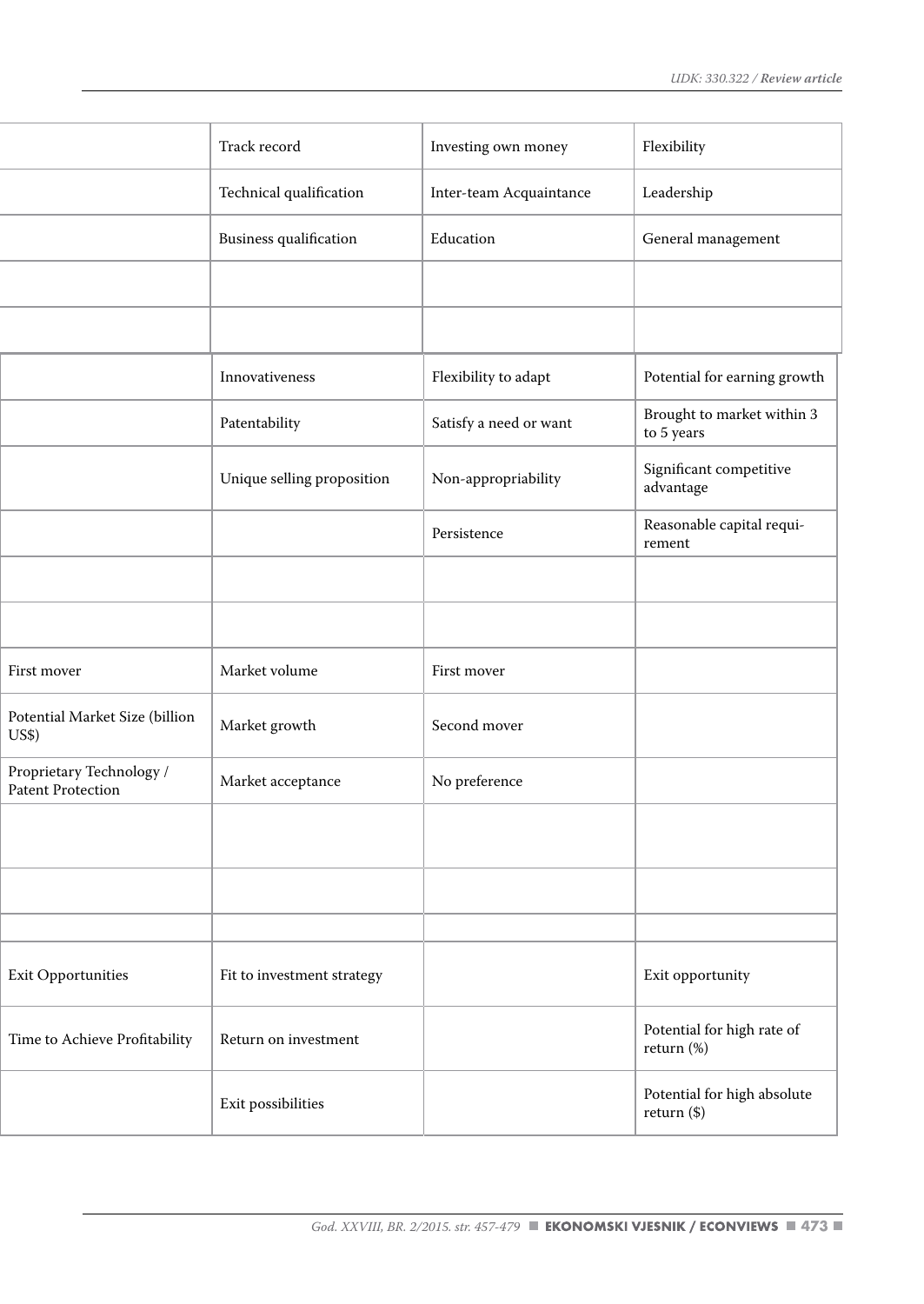|           | I will not be expected to make<br>subsequent investments.                                                                                                                                                                                                                                                                                                                                                                        | I will not be expected to make<br>subsequent investments.                                                                                                                                                                                                                                                                                                                                                                                                                                                                                                                                          | Will not participate in latter<br>round                |
|-----------|----------------------------------------------------------------------------------------------------------------------------------------------------------------------------------------------------------------------------------------------------------------------------------------------------------------------------------------------------------------------------------------------------------------------------------|----------------------------------------------------------------------------------------------------------------------------------------------------------------------------------------------------------------------------------------------------------------------------------------------------------------------------------------------------------------------------------------------------------------------------------------------------------------------------------------------------------------------------------------------------------------------------------------------------|--------------------------------------------------------|
|           | I will not participate in latter<br>rounds of investment (requ-<br>ires my participation in the<br>initial round of investment).                                                                                                                                                                                                                                                                                                 | I will not participate in latter<br>rounds of investment (requ-<br>ires my participation in the<br>initial round of investment).                                                                                                                                                                                                                                                                                                                                                                                                                                                                   | Will not be expected to make<br>subsequent investments |
|           |                                                                                                                                                                                                                                                                                                                                                                                                                                  |                                                                                                                                                                                                                                                                                                                                                                                                                                                                                                                                                                                                    | Investment more than 1<br>million                      |
| V. Others | Venture team (The venture is<br>initiated by one person with<br>the relevant experience to his<br>idea; The venture is initiated<br>by more than one individual,<br>each having similar relevant<br>experience; The venture is<br>initiated by more than one<br>individual, the individuals<br>constituting a functionally<br>balanced management<br>team; None of the above are<br>essential for the venture to go<br>forward.) | Venture team (The venture is<br>initiated by one person with<br>the relevant experience to his<br>idea: The venture is initiated<br>by more than one individual,<br>each having similar relevant<br>experience; The venture is<br>initiated by more than one in-<br>dividual, the individuals con-<br>stituting a functionally balan-<br>ced management team; None<br>of the above are essential for<br>the venture to go forward.)<br>Country risk criteria (political<br>risk, foreign exchange risk,<br>foreign exchange control risk,<br>trade control risks, Socio-cul-<br>ture risk, other). |                                                        |

#### *Source: Author's compilation*

Furthermore, the majority of the studies are related to investment criteria defined from the supply side of the market, from the point of the VCs (entrepreneur/team characteristics, product/service characteristics, market characteristics, financial characteristics and other). The point that should also be addressed is the demand side, that is, the way of VC seeking conducted by companies. It is necessary to explore the attitudes of business owners about what they considered to be the key for attracting venture capital, i.e. whether the VC criteria that entrepreneurs consider crucial differ from the VCs' crucial criteria at different stages of negotiation. With respect to the previously mentioned, the investment criteria should be supplemented with the following criteria: the willingness of entrepreneurs to renounce ownership, readiness to change the management, readiness for dialogue, readiness for the achievement of set goals, the VCs' intuition and "gut feeling" and personal sympathy for the management (Table 7), because VCs often emphasize that a venture capital deal is like a marriage. If those criteria are not satisfied it is difficult to expect that a venture capital deal will be finalized.

*Table 7 Proposed new set of criteria*

| Venture capitalists investment criteria |                                                            |  |  |  |  |  |  |
|-----------------------------------------|------------------------------------------------------------|--|--|--|--|--|--|
| Category                                | Šimić                                                      |  |  |  |  |  |  |
|                                         | The willingness of entrepreneurs to<br>renounce ownership. |  |  |  |  |  |  |
|                                         | Readiness to change the management.                        |  |  |  |  |  |  |
| Investment                              | Readiness for dialogue                                     |  |  |  |  |  |  |
| readiness                               | Readiness for the achievement of set<br>goals.             |  |  |  |  |  |  |
|                                         | VCs intuition and "gut feeling"                            |  |  |  |  |  |  |
|                                         | Personal sympathy for the<br>management                    |  |  |  |  |  |  |

*Source: Author*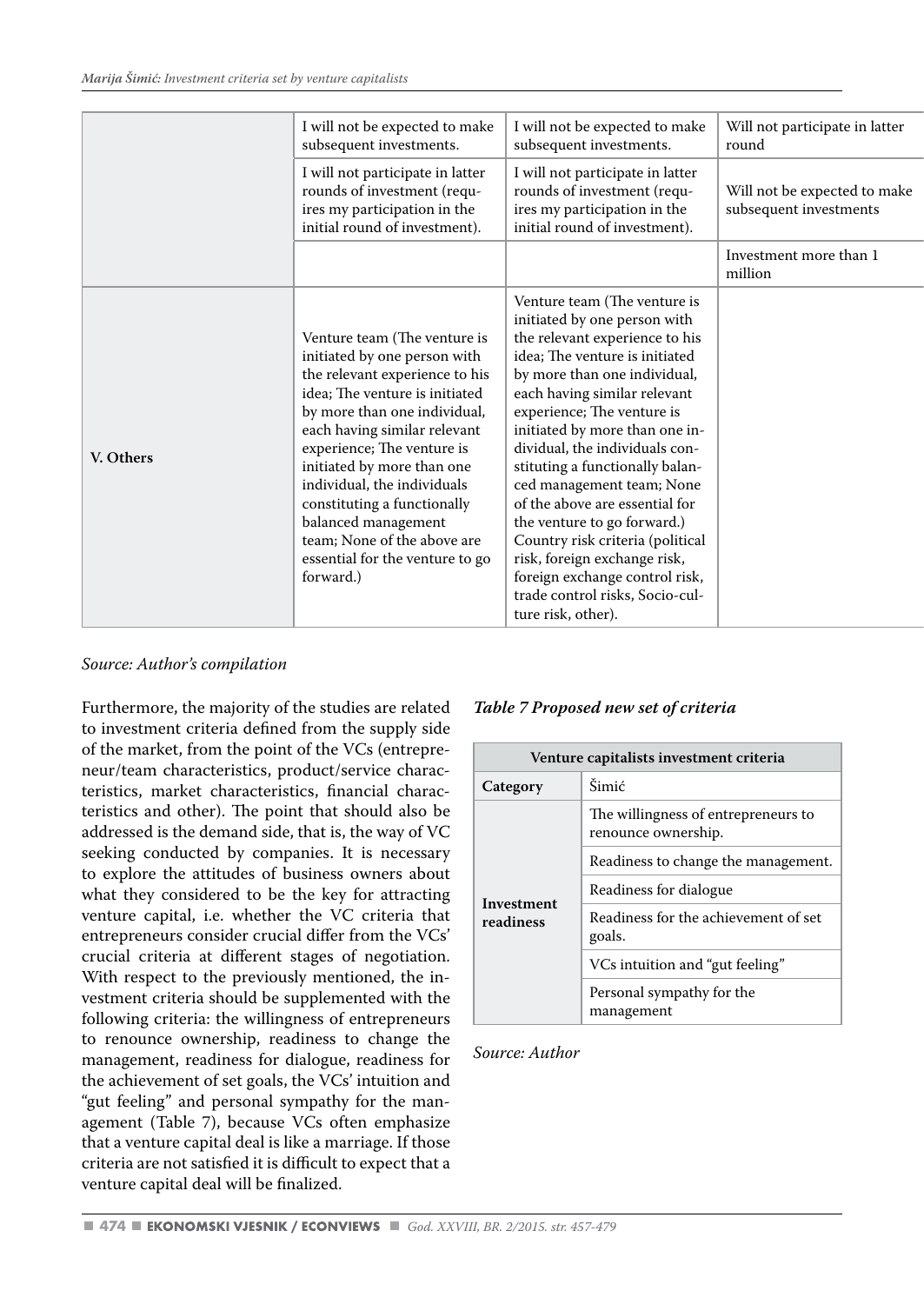| Feasibility of Proposition (Re-<br>alistic Approach to Financing;<br>Well thought out milestones) | VC factors (fund phase,<br>portfolio, timeframe for<br>generation) |  |
|---------------------------------------------------------------------------------------------------|--------------------------------------------------------------------|--|

# *Source: Author's compilation 6. Conclusion*

The aim of this article was to contribute to a better understanding of investment criteria set by different suppliers of capital with a special emphasis on venture capitalists' investment criteria by providing an overview of research. Furthermore, the goal was to identify and analyse the most used VCs' investment criteria discussed in the literature in order to provide a new set of VC investment criteria. Fulfilling the proposed set of VC investment criteria could increase the chance to pass the first phase of the VC investment process.

Suppliers of capital can be: family, friends and fools, business angels, banks, repayable short-term loans, venture capital, foundation, government, public funding and etc. Entrepreneurs should be aware that a preparation of a business plan differs depending on the category of potential funders or suppliers of capital they want to attract because they have different investment criteria and emphasize different types of information. Criteria important for family, friends and fools are personal relationships based on trust, for bankers it is the ability of loan repayment and collateral, and for venture capitalists and

business angels it is market and financial information.

Despite the large number of studies, there is still no unambiguous answer what the key venture capitalists investment criteria are. Most research has shown that each proposal goes through multi-phase estimation, taking into account five basic categories: the entrepreneur / team characteristics, characteristics of the products/services, market characteristics, financial and other characteristics. In order to increase the chances of attracting venture capital, entrepreneurs are supposed to be familiar with this form of financing, and should be investment ready. Entrepreneurs are investment ready if they are aware what conditions they have to meet at which stage of negotiations, primarily in the first stage. Consequently, a new set of VC investment criteria is provided and relates primarily to the following criteria: the willingness of entrepreneurs to renounce ownership, readiness to change the management, readiness for dialogue, readiness for the achievement of set goals, the VCs' intuition and "gut feeling" and personal sympathy for the management.

Considering the fact that venture capital has spread all over the world in the last twenty years, especially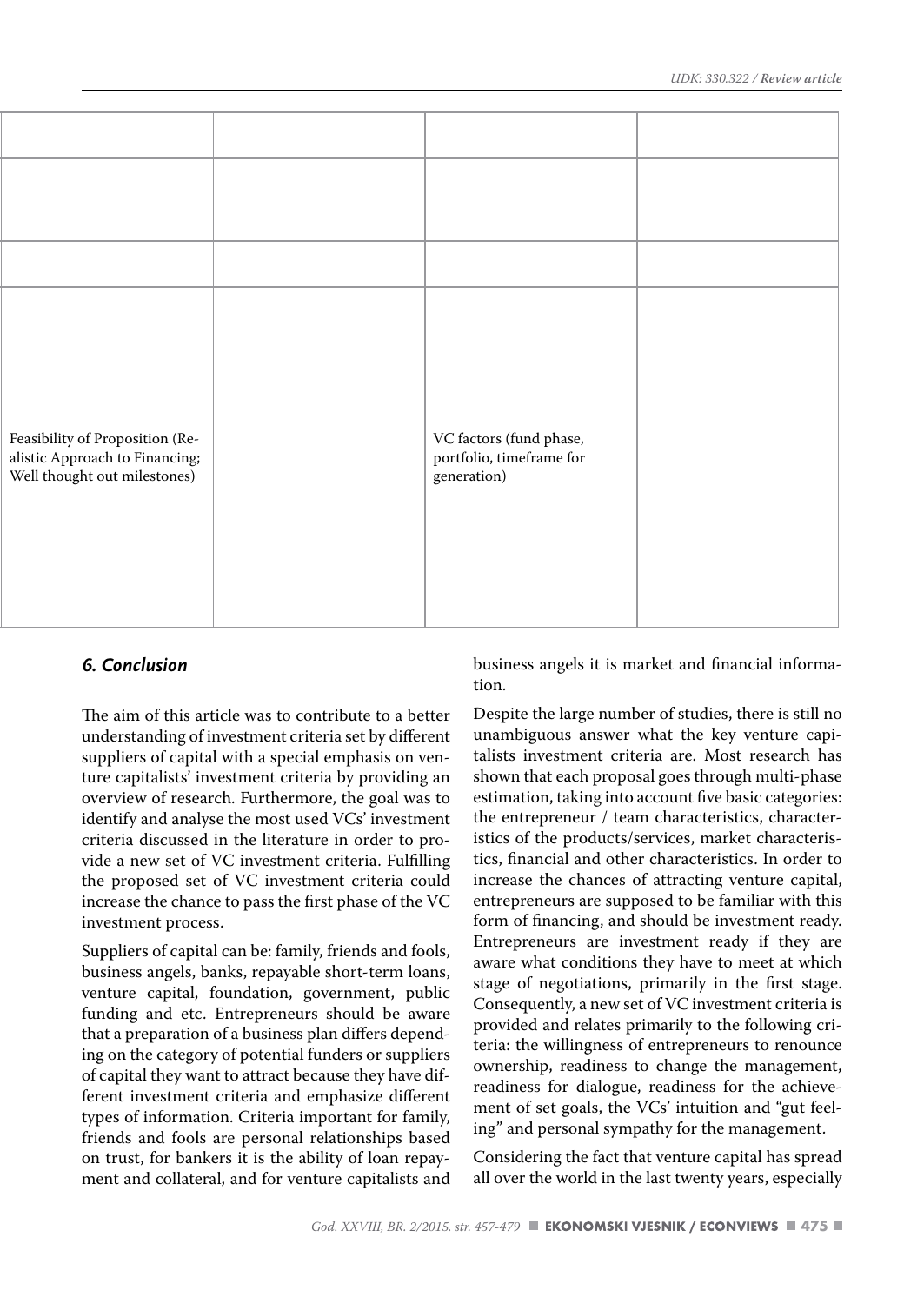in developing countries, studies about VC investment criteria in emerging equity markets, small equity markets and economies transition are deficient. The question that appears is do the criteria set by VCs in those countries differ from the previously analysed. Furthermore, it is necessary to explore the existence of the differences between the entrepreneurs and the VCs' crucial investment criteria.

#### **References**

- 1. Albers, J. (2006), "Do You Have an Investable Business Case? Your Story Versus What VCs Really Want to Hear", Excell Partners, Inc., New York, pp. 1-12, Available at: http://preseedworkshop.com/documents/PDF-WP3-InvestableBusCase-092506F.pdf (Accessed on: March 19, 2010)
- 2. Araghy, R., Björkman, J. (2008), "A Vicious Circle? A Study of the Investment and Fundraising Characteristics of Swedish Venture Capital Firm", Master Thesis, Linköping University, Faculty of Arts and Sciences.
- 3. Beim, G., Levesque, M. (2004), "Selecting Projects for Venture Capital Funding: A Multiple Criteria Decision Approach", Technical Memorandum No. 791, Cleveland, Ohio.
- 4. Bottazzi, L., Da Rin, M. (2002), "Venture Capital in Europe and the financing of innovative companies", Economic Policy, Vol. 17, No. 1, pp. 229-269.
- 5. Callegati, E., Grandi, S., Napier, G. (2005), "Business Incubation and Venture Capital- An International Survey on Synergies and Challenges", Joint IPI/IKED Working Paper, Institute for Industrial Promotion (IPI), Rome, January 2005.
- 6. Capasso, A., Faraci, R., Picone, P. M. (2014), "Equity worthiness and equity-willingness: Key factors in private equity deals", Business Horizons, Vol. 57, No. 5, pp. 637-645.
- 7. Caselli, S. (2010). Private Equity and Venture Capital in Europe: markets, techniques, and deals. Kidlington: Elsevier Ltd.
- 8. Chotigeat, T., Pandey, I. M., Kim, D. J. (1997), "Venture Capital Investment Evaluation in Emerging Markets", Multinational Business Review, Vol. 5, No. 2, pp. 54-62.
- 9. Cope, J., Cave, F., Eccles, S. (2004), "Attitudes of Venture Capital Investors Towards Entrepreneurs with Previous Business Failure", Working Paper 2004/017, Lancaster University Management School, Lancaster.
- 10. Croatian Private Equity and Venture Capital Association (CVCA) (2015), "Rječnik ključnih riječi", Available at: http://www.cvca.hr/zasto-pe-i-venture-capital/rjecnik-termina/ (Accessed on: February 18, 2015)
- 11. Cvijanović, V., Marović, M., Sruk, B. (2008). Financiranje malih i srednjih poduzeća. Zagreb: GIPA d.o.o.
- 12. Demaria, C. (2010). Introduction to private equity. Chichester (UK): A John Wiley and Sons, Ltd.
- 13. European Private Equity and Venture Capital Association (EVCA) (2015), "What is private equity", Available at: http://www.evca.eu/about-private-equity/private-equity-explained/ (Accessed on: February 2, 2015)
- 14. Fried, V. H., Hisrich, R. D. (1994), "Toward a model of venture capital investment decision making", Financial Management, Vol. 23, No. 3, pp. 28-37.
- 15. Gompers, P. (2004), "Venture capital", Working Paper, Center for Corporate Governance, Dartmouth, pp. 1-56.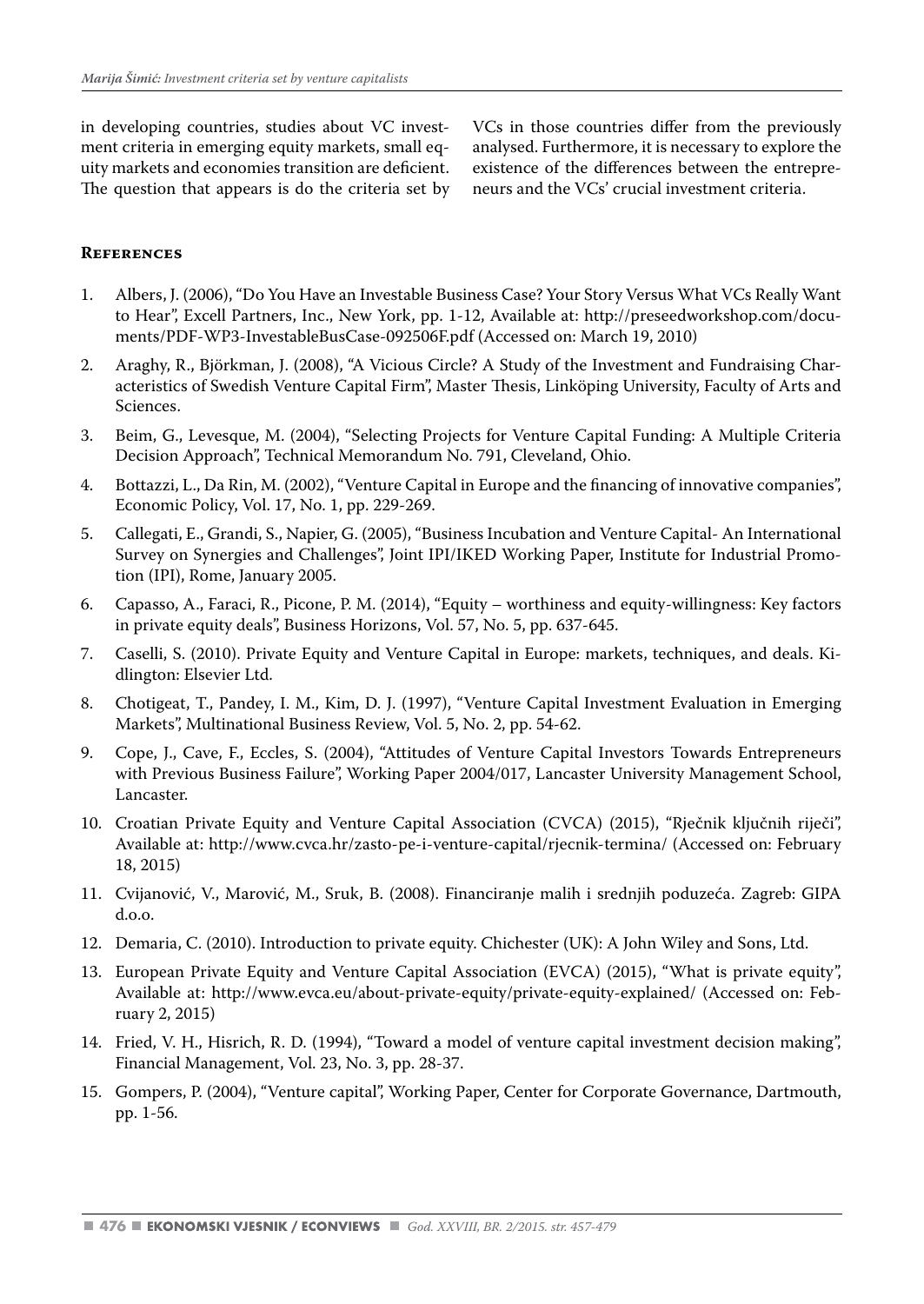- 16. Gompers, P., Lerner, J. (2001), "The Venture Capital Revolution", Journal of Economic Perspective, Vol. 15, No. 2, pp. 145-168.
- 17. Hall, J., Hofer, C. W. (1993), "Venture capitalists' decision criteria in new venture evaluation", Journal of Business Venturing, Vol. 8, No. 1, pp. 25-42.
- 18. Hudson, E., Evans, M. (2005), "A Review of Research into Venture Capitalists' Decision Making: Implications for Entrepreneurs, Venture Capitalists and Researchers", Journal of Economic and Social Policy, Vol. 10, No. 1, pp. 1-18.
- 19. Jell, F., Block, J. H., Henkel, J. (2010), "Innovativität als Kriterium bei Venture Capital-Investitionsentscheidungen", Kredit und Kapital, Vol. 44, No. 4, pp. 509-541.
- 20. Jesch, Th., A. (2004). Private-Equity Beteiligungen Wirtschaftliche, rechtliche und steurliche Rahmenbedingungen aus Investorensicht. Wiesbaden: Gabler/GWV Fachverlage GmbH.
- 21. Khanin, D., Baum J. R., Mahto, R. V., Heller, C. (2008), "Venture Capitalists´ Investment Criteria: 40 Years of Research", Small Business Institute Research Review, Vol. 35, No. 1, pp. 187-192.
- 22. Kollmann, T., Kuckertz, A. (2010), "Evaluation uncertainty of venture capitalist' investments criteria", Journal of Business Research, Vol. 63, No. 7, pp. 741-747.
- 23. Landström, H. (2007), "Pioneers in Venture Capital research", in Landström, H. (Ed.), Handbook of Research on Venture Capital, Cheltenham, Edward Elgar Publishing Limited, Cheltenham, pp. 3-66.
- 24. Lerner, J., Leamon, A., Hardymon, F. (2012). Venture Capital, Private Equity, and the Financing of Entrepreneurship. Hoboken, NJ: John Wiley & Sons, Inc.
- 25. MacMillan, I. C., Siegel, R., Subba Narasimha, P. N. (1985), "Criteria used by venture capitalists to evaluate new venture proposals", Journal of Business Venturing, Vol. 1, No. 1, pp. 19-128.
- 26. Marković, I. (2000). FINANCIRANJE, Teorija i praksa financiranja trgovačkih društava. Zagreb: RRiFplus.
- 27. Martel, F. (2006), "Venture Capitalists' Investment Process, Criteria, and Performance", Working Paper, University of Lausanne's Hautes Etudes Commerciales, Lausanne.
- 28. Mason, C., Stark, M. (2004), "What do investors Look for in a Business Plan?: A Comparison of the Investment Criteria of Bankers, Venture Capitalists and Business Angels", International Small Business Journal, Vol. 22, No. 3, pp. 227-248.
- 29. Mayilvaganan, Dr. S., Sakthivel, K. (2014), "Blooming Green Energy Project and Pollinating Private Equity Firms- An Indian Investigation", International Journal of Management and Social Science Research Review, Vol. 1, No. 3, pp. 34-36.
- 30. Metrick, A., Yasuda, A. (2011). Venture Capital & the Finance of Innovation. 2nd edition. Hoboken, NJ: Wiley.
- 31. Narayansamy, Ch., Hashemoghli, A., Rashid, R. M. (2012), "Venture Capital Pre-Investment Decision Making Process: An Exploratory Study in Malaysia", Global Journal of Business Research, Vol. 6, No. 5, pp. 49-63.
- 32. Norton, E. (1995), "Venture capital as an alternative means to allocate capital: an agency-theoretic view", Entrepreneurship: Theory and Practice, Available at: http://www.highbeam.com/doc/1G1-18990219. html (Accessed on: September 9, 2010)
- 33. National Venture Capital Association (NVCA) (2015), NVCA Yearbook 2015, Available at: http:// nvca.org/research/stats-studies/ (Accessed on: May 1, 2015)
- 34. Petty, J. S., Gruber, M. (2009), "In pursuit of the real deal: A longitudinal study of VC decision making", Journal of Business Venturing. Vol. 26, No. 2, pp. 172-188.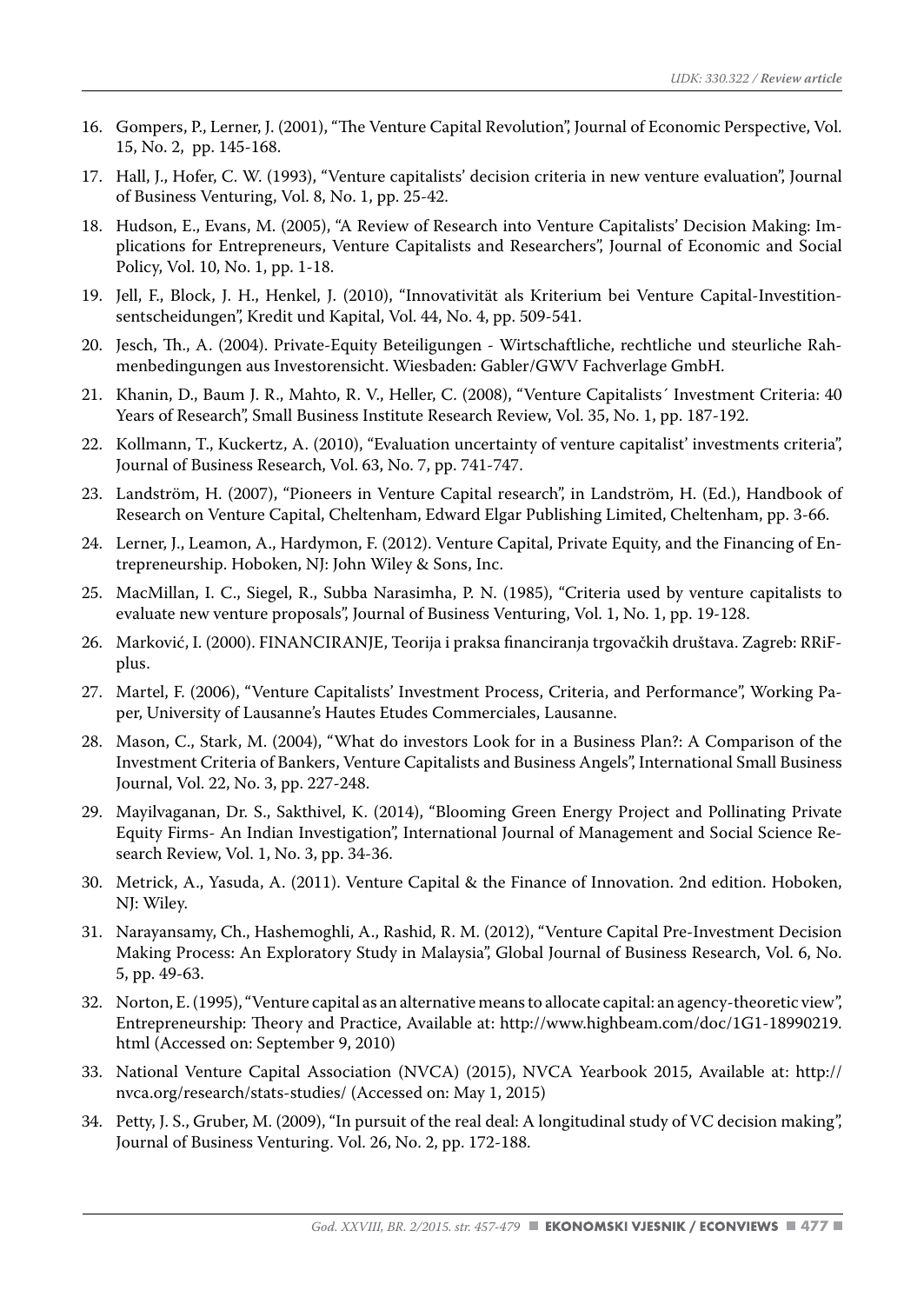- 35. Proimos, A., Murray, W. (2006), "Entrepreneuring into Venture Capital", The Journal of Private Equity, Vol. 9, No. 3, pp. 23-34.
- 36. Rogers, S. (2009). ENTREPRENEURIAL FINANCE, Finance and Business Strategies for the Serious Entrepreneur. 2nd edition. New York: McGraw-Hill.
- 37. Streletzki, J. G., Schulte, R. (2013), "Start-up teams and venture capital exit performance in Germany: venture capital firms are not selecting on the right criteria", Journal of Small Business & Entrepreneurship, Vol. 26, No. 6, pp. 601-622.
- 38. Tyebjee, T. T., Bruno, V. A. (1984), "A model of Venture Capitalist Investment Activity", Management Science, Vol. 30, No. 9, pp. 1051-1066.
- 39. Vidučić, Lj. (2012). Financijski menadžment. 7th edition. Zagreb: RRiFplus.
- 40. Vinig, T., De Haan, M. (2002), "How Do Venture Capitalists Screen Business Plans, evidence from the Netherlands and the US", Available at: http://ssrn.com/abstract=321860 (Accessed on: March 3, 2010)
- 41. Visagie, I. (2011), "Venture Capital Investment Criteria, An analysis of criteria and their relative importance", Business Mastery Project, Cass Business School, City University London.
- 42. Wright, M., Robbie, K. (1998), "Venture Capital and Private Equity: A Review and Synthesis", Journal of Business Finance & Accounting, Vol. 25, No. 5/6, pp. 521-570.
- 43. Zacharakis, A. L., Meyer, G. D. (1998), "A lack of insight: Do Venture Capitalists really understand their own decision process?", Journal of Business Venturing, Vol. 13, No. 1, pp. 57-76.
- 44. Zutshi, K. R., Liang Tan, W., Allampalli, D. G., Gibbons, P. G. (1999), "Singapore Venture Capitalists (VCs) Investment Evaluation Criteria: A Re-Examination", Small Business Economics, Vol. 13, No. 1, pp. 9-26.
- 45. Župčić, Ž. (2006), "Izvori financiranja", Available at: http://bs.scribd.com/doc/40964013/seminarskimodeli-finansiranja#scribd (Accessed on: February 27, 2009)